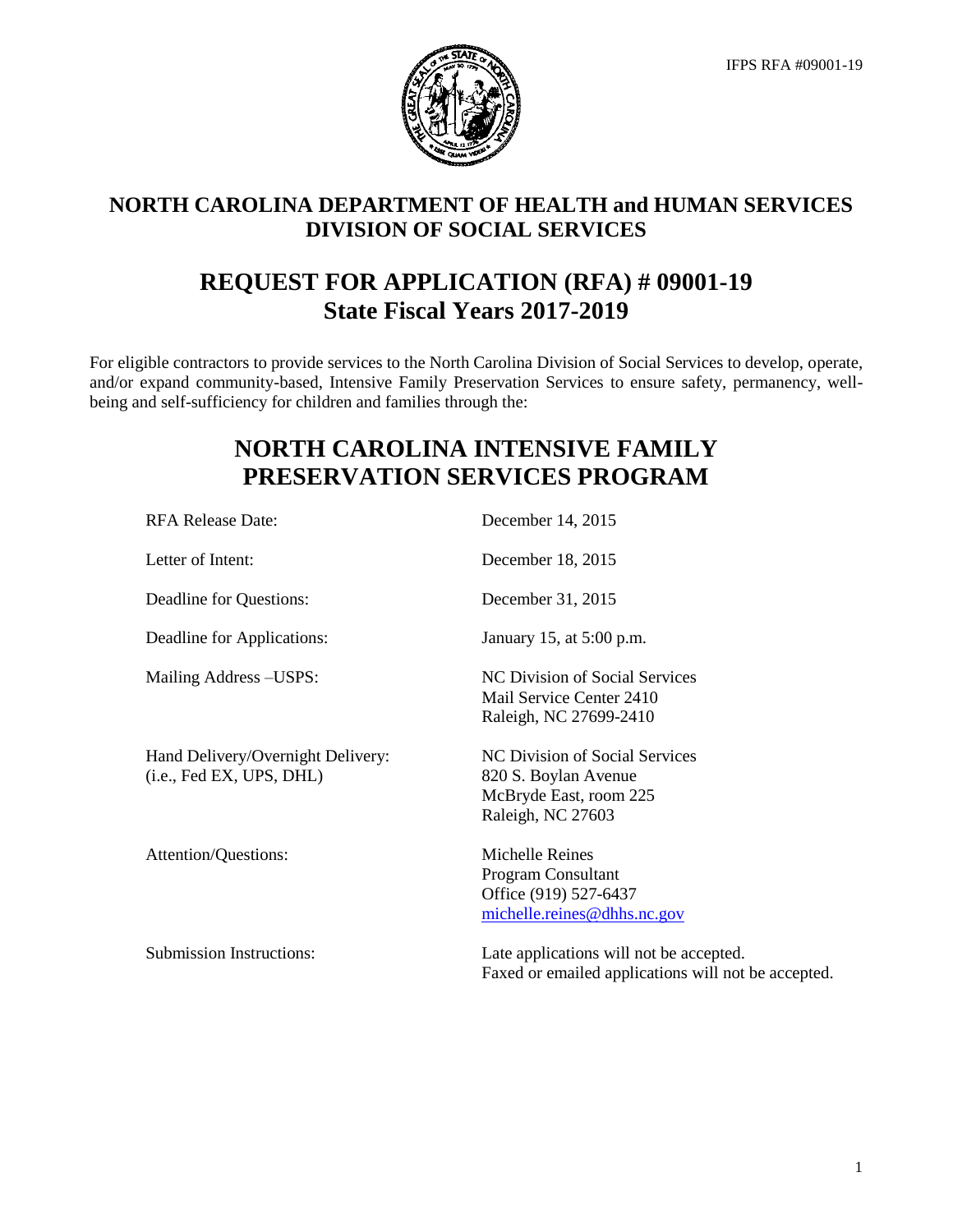# **TABLE OF CONTENTS**

| <b>Appendices</b> |
|-------------------|
|                   |
|                   |
|                   |
|                   |
|                   |
|                   |
|                   |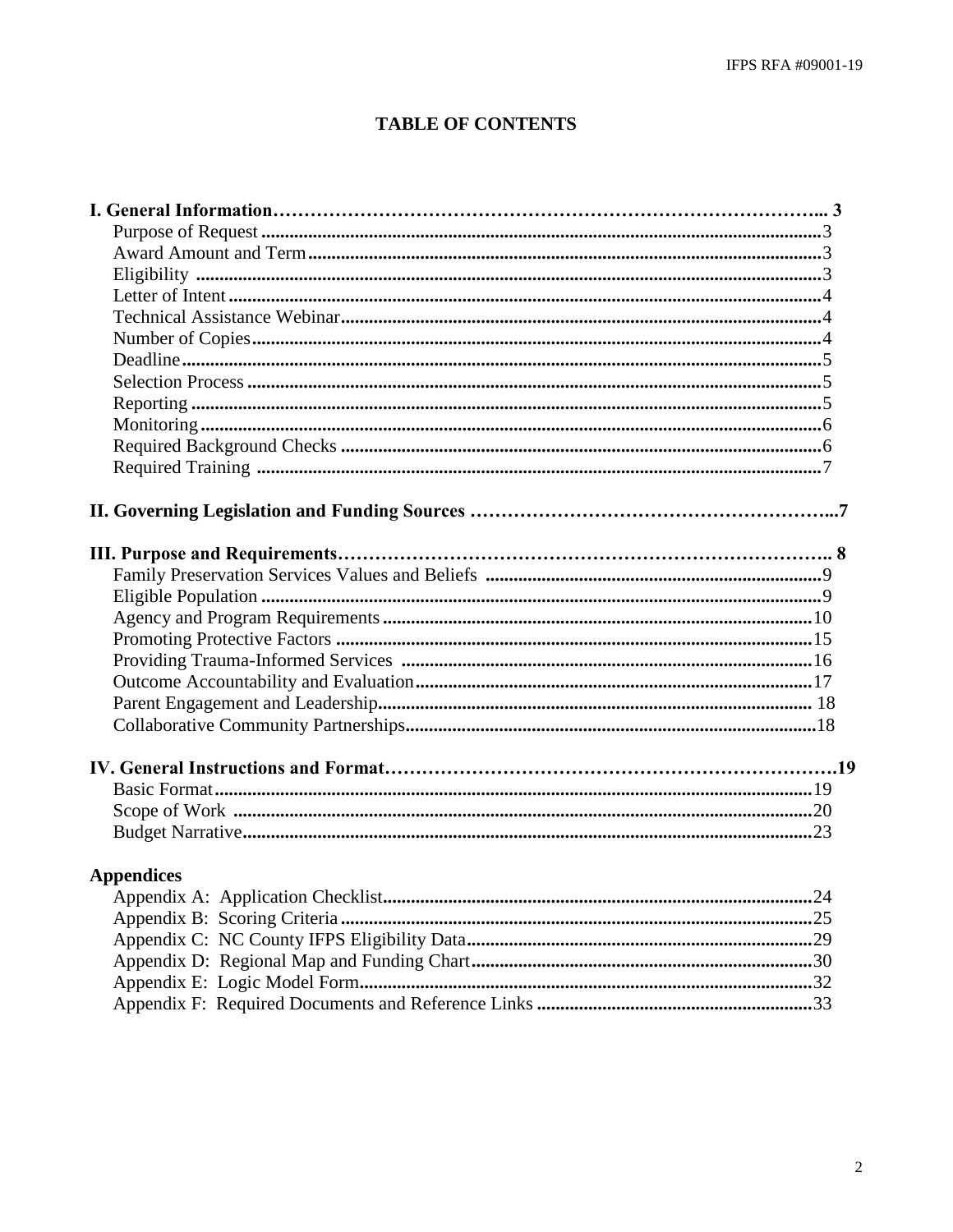## **I. GENERAL INFORMATION**

## **A. PURPOSE OF REQUEST**

The North Carolina Department of Health and Human Services (NC DHHS), through the Division of Social Services (NC DSS), is seeking applications from qualified applicants to develop, operate and/or expand community-based, Intensive Family Preservation Services (IFPS) to ensure safety, permanency, well-being and self-sufficiency for children and families.

IFPS is provided when the safety of the child, home and/or community are at-risk; and/or the child is at-risk of out-of-home placement as well as to prevent an adoption disruption. Consistent with family-centered practice, IFPS provides children with safe, nurturing environments that promote their physical, social and emotional well-being by promoting protective factors, addressing traumatic experiences and decreasing risk factors in families and communities.

In State Fiscal Year (SFY) 2015, under previous RFA #09001-16, 514 families were served. Applicants will demonstrate the capacity to achieve positive outcomes for children at imminent risk of removal from their families. The North Carolina IFPS program helps to advance the NC DHHS' vision: *All North Carolinians will enjoy optimal health and well-being.*

## **B. AWARD AMOUNT AND TERM**

#### **IFPS annual allocation is \$3,231,900 for 11 grants**.

NC DSS has allocated a dollar amount for each region of the state. Please see Appendix D for the state map with the delineated 11 regions and the funding allocated for each region. Applicants are required to serve all counties in each region. Applicants are not allowed to submit an application to serve a portion of a region.

The term of any resulting grant award is anticipated to be for three years, from July 1, 2016 until June 30, 2019. The initial contract period will be for one year, from July 1, 2016 until June 30, 2017. Contract renewal will be required for SFY18 and SFY19 and will be based on availability of funding, grantee performance and contractual compliance.

## **C. ELIGIBILITY**

Any tribal government, community–based, public or private nonprofit, tax-exempt organization (including faith-based), school system or local government agency that is duly incorporated and registered under North Carolina Statutes is eligible to apply provided they meet the following requirements:

- Applicants have completed registration with the Secretary of State. For more information, visit: [https://www.secretary.state.nc.us/corporations/feenpc.aspx.](https://www.secretary.state.nc.us/corporations/feenpc.aspx)
- Applicants and subcontractors must follow E-Verify requirements found in HB786 [\(http://www.ncga.state.nc.us/gascripts/BillLookUp/BillLookUp.pl?Session=2013&BillI](http://www.ncga.state.nc.us/gascripts/BillLookUp/BillLookUp.pl?Session=2013&BillID=hb+786) [D=hb+786\)](http://www.ncga.state.nc.us/gascripts/BillLookUp/BillLookUp.pl?Session=2013&BillID=hb+786). This requires contractors and the contractor's subcontractors to comply with the requirements of Article 2 of Chapter 64 of the General Statutes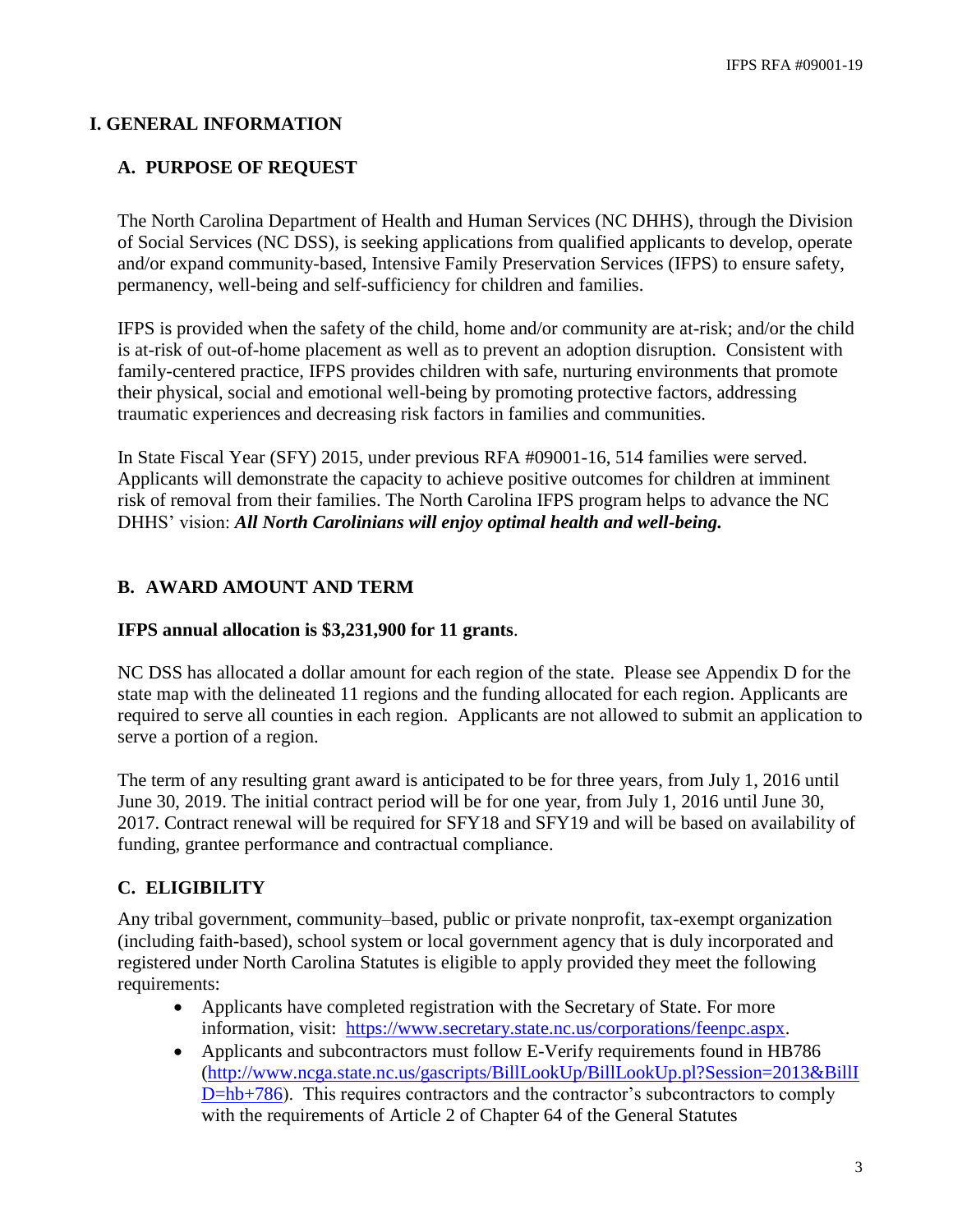[\(http://www.ncleg.net/EnactedLegislation/Statutes/HTML/ByArticle/Chapter\\_64/Articl](http://www.ncleg.net/EnactedLegislation/Statutes/HTML/ByArticle/Chapter_64/Article_2.html) [e\\_2.html\)](http://www.ncleg.net/EnactedLegislation/Statutes/HTML/ByArticle/Chapter_64/Article_2.html).

- Applicants' Internal Revenue Service (IRS) exemption letter must be current within five years.
- Applicants' Employer Identification Number (EIN), IRS tax exemption status documents, and registration with the Secretary of State must be consistent with both the name of agency and the EIN provided.

Applicants that receive this award for IFPS will also be subject to a pre-award risk assessment, per CFR Title 2 200.205: [http://www.ecfr.gov/cgi-bin/text](http://www.ecfr.gov/cgi-bin/text-idx?SID=9488ab373262441562fad70c1c91ddfc&node=se2.1.200_1205&rgn=div8)[idx?SID=9488ab373262441562fad70c1c91ddfc&node=se2.1.200\\_1205&rgn=div8.](http://www.ecfr.gov/cgi-bin/text-idx?SID=9488ab373262441562fad70c1c91ddfc&node=se2.1.200_1205&rgn=div8)

NC DSS is a covered entity under the Health Insurance Portability and Accountability Act of 1996 (HIPAA) and, therefore, must ensure that all contractors are in compliance with HIPAA. Applicants that receive this award must provide verification that they have and are implementing policies and procedures which address HIPAA requirements, specifically protected health information and breach of confidentiality.

## **D. LETTER OF INTENT**

All applicants must submit a signed letter of intent on applicant's letterhead via email to Michelle Reines at [michelle.reines@dhhs.nc.gov](mailto:michelle.reines@dhhs.nc.gov) by **December 18, 2015**. In addition, the letter must include the following information:

- Legal name of the agency or organization;
- Mailing address, phone number, and fax number of the agency or organization;
- Intent to respond to this RFA;
- Region or regions to be served; and
- Name, title, and email address of the person who will coordinate application submission.

Applicants will be able to submit questions regarding the RFA by *December 31, 2015 at 5PM* to Michelle Reines at [michelle.reines@dhhs.nc.gov.](mailto:michelle.reines@dhhs.nc.gov) Questions shall only be accepted via email for tracking purposes. Please send questions as soon as possible for due consideration. Answers to all questions received will be posted on *January 5, 2016* on the NC DSS public notice site: <http://www2.ncdhhs.gov/dss/pubnotice/>*.*

## **E. TECHNICAL ASSISTANCE WEBINAR**

NC DSS has recorded a technical assistance webinar to explain the application requirements in greater detail. The webinar link can be accessed through the following link: [2015-12-03 15.14 IFPS](2015-12-03%2015.14%20IFPS%20Webinar.wmv)  [Webinar.wmv](2015-12-03%2015.14%20IFPS%20Webinar.wmv)

## **F. NUMBER OF COPIES**

*One complete original application including a signed cover letter on agency letterhead and signed certifications and three additional complete application copies are required at the time of initial submission*. An Acknowledgement of Receipt will be provided to all applicants. If the application is received by mail, the Acknowledgement of Receipt will be sent via email.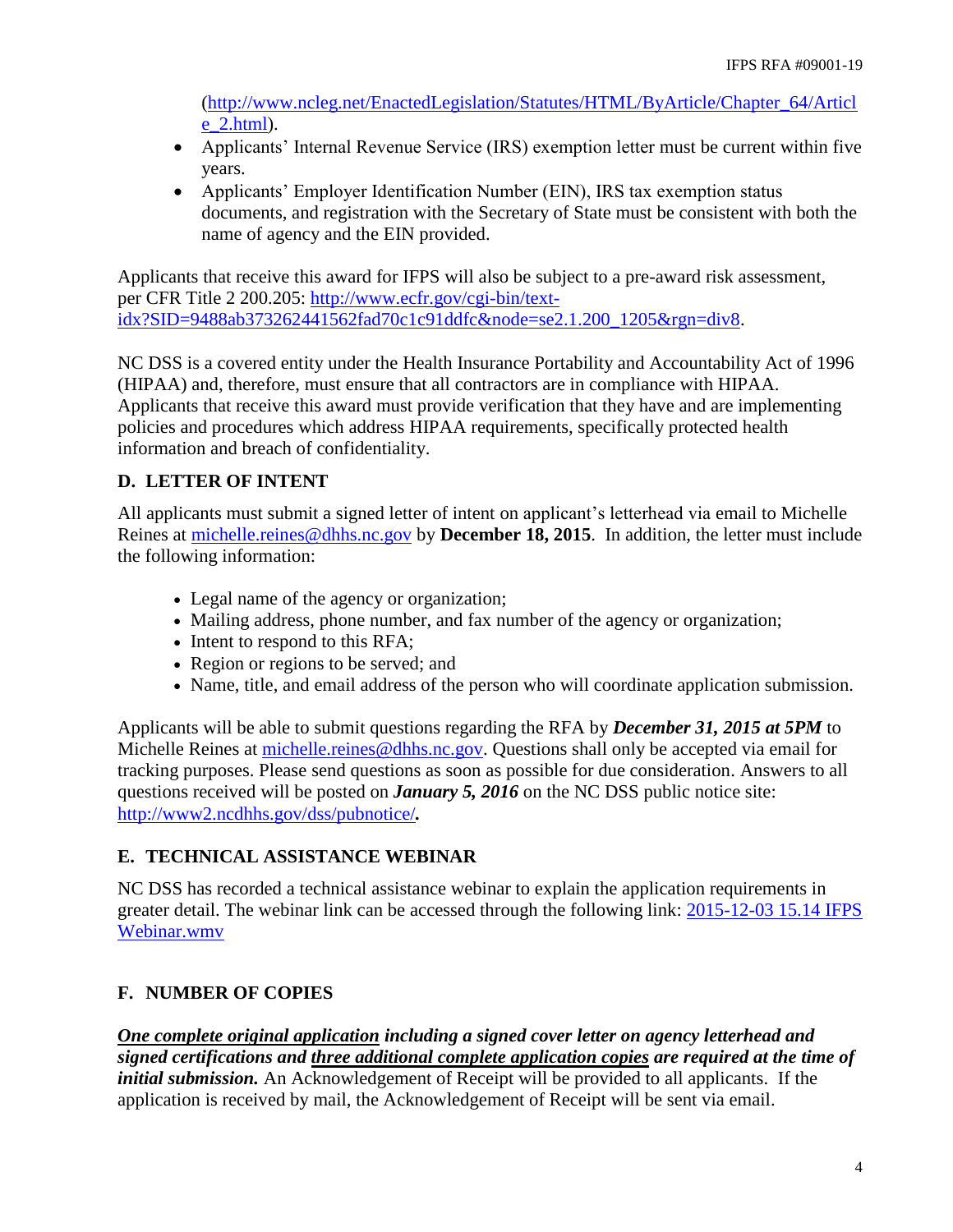## **G. DEADLINE**

The closing date for submission of applications is *January 15, 2016, at 5:00 p.m. Applications received after 5:00 p.m. will be classified as late and will not be considered for funding.* Applicants should be aware that certain conditions influence the timely submission of applications, i.e., traffic congestions, available parking, highway construction, weather conditions, faulty driving directions, etc. Applicants are cautioned to request a legible dated United States Postal Services postmark or receipt or to obtain a legibly dated receipt from a commercial carrier. Applicants should allow adequate time (approximately seven days) for application packages to arrive at the NC DSS building. *No faxed or emailed applications will be accepted.*

## **H. SELECTION PROCESS**

All applications received by the deadline will be forwarded to the award review committee which will review, score and rank the applications with the requirements listed in Section III to be used as factors in the award process. Nothing may be added to or removed from any application after it has been submitted. Although a primary factor, score alone will not be the sole determinant for awards. NC DSS staff will consider overall factors, including program history, when determining final award decisions.

NC DSS anticipates posting award notices on the NC DSS public notice site by *February 12, 2016* at [http://www2.ncdhhs.gov/dss/pubnotice/.](http://www.ncdhhs.gov/dss/pubnotice/) Awards will be deemed final. There are no protest rights from an RFA as the NC DHHS Procurement and Contract manual states: "The funding agency reserves the unqualified right to reject any or all offers if determined to be in its best interest".

## **I. REPORTING**

If awarded funding, the following are required reporting for all contractors:

## *Monthly:*

- $\bullet$  DSS-1571 III Administrative Costs Report, by the 10<sup>th</sup> of each month. Contractors with subcontract(s) must include monthly 1571 Report(s) completed by the subcontractor(s). 1571 Report(s) must be submitted monthly even if no costs are incurred.
- Entry of all services/activities in the NC IFPS Database.

## *Quarterly:*

• Completed Performance Status and Protective Factors Survey Reports by October  $10<sup>th</sup>$ , January  $10<sup>th</sup>$  and April 10th. These reports include data on agency functions, program outputs and outcomes.

## *Annually:*

- Completed Performance Status and Protective Factors Survey Reports by July  $10^{th}$ . These reports include cumulative end-of-year data on agency functions, program outputs and outcomes.
- NC State Auditors GS 143-6.22&23 Grant Compliance Report: <http://www.ncga.state.nc.us/gascripts/statutes/statutelookup.pl?statute=143c>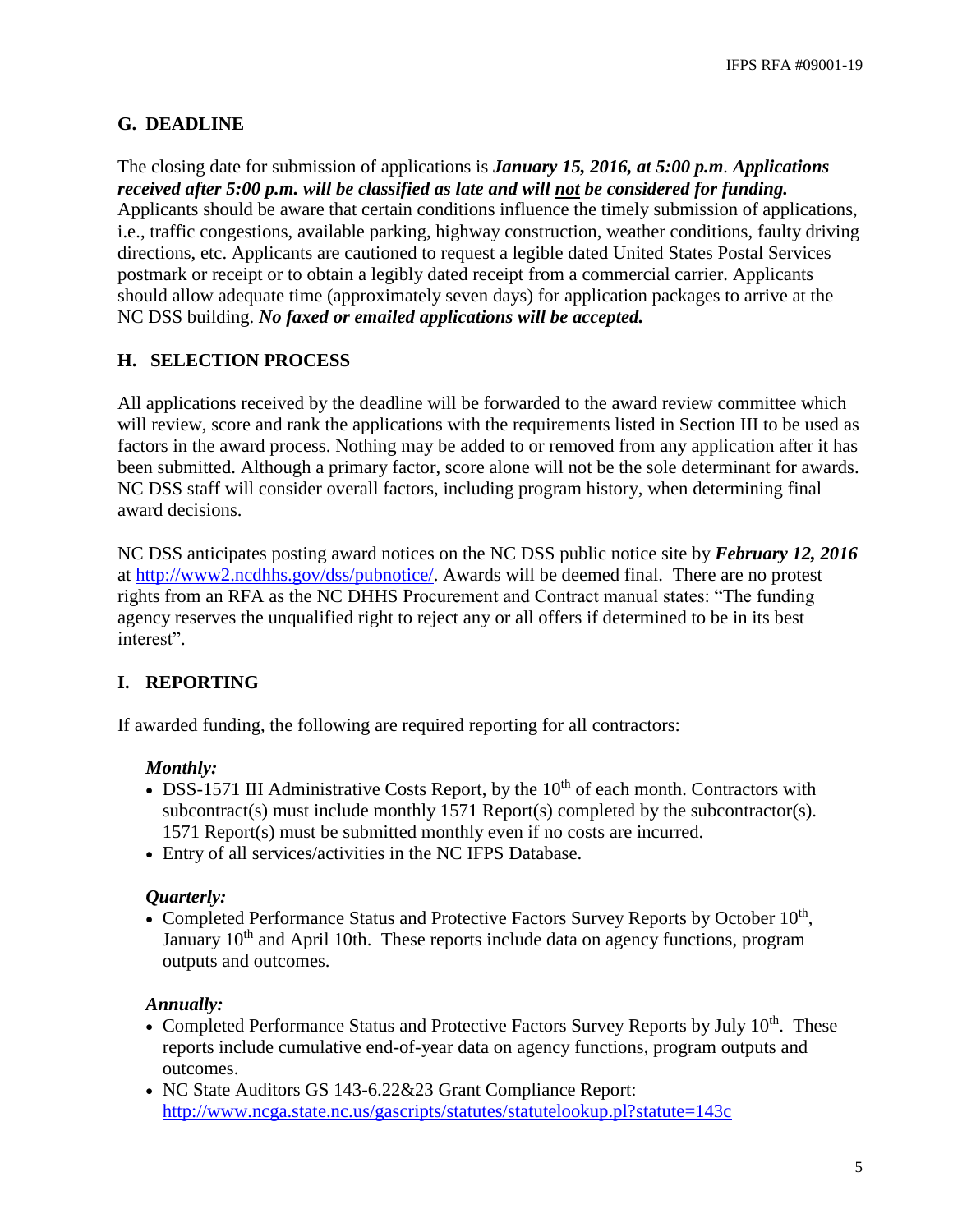- Maintain an active record in the federal government's System for Award Management (SAM) which now contains data previously entered in Central Contractor Registration (CCR) System. To update the record in SAM, contractors must log in at the SAM home page: <www.sam.gov>
- Federal Funding Accountability and Transparency Act (FFATA) Data Reporting Requirement form due within 10 days upon request by the NC DSS.

## **J. MONITORING**

The Contract Administrator reviews all contractors' 1571s for accurate, allowable and reasonable costs and the State Auditors' non-compliance list is reviewed to ensure all G.S. 143-6.22&23 reporting requirements are being fulfilled by the contractor. If applicable, monthly service reports or database entries are reviewed to ensure participants are enrolled and service activities have been implemented. Ongoing telephone and e-mail monitoring is documented by the Contract Administrator when it pertains to possible contractual non-compliance issues.

When each quarter of the contract year is complete, contractors submit a Performance Status Report.. After the first quarter, a conference call is conducted between the Contract Administrator and contractor staff to review the contractor's report and ensure that required components of services, accurate monthly reporting, and fiscal procedures are being implemented and baseline data is being compiled to fulfill the evaluation plan of the contract.

For announced on-site monitoring reviews, the Contract Administrator sends a formal written notification letter to the contractor at least 30 days prior to the scheduled review date. A preliminary site visit report is discussed and completed at the end of the on-site monitoring review. Areas concerning services, fiscal management, compliance requirements, personnel, safety, organizational capacity, subcontract services and evaluation are also reviewed to confirm contractual compliance during the on-site review. The CFR Title 2 Part 200 specifies federal areas of compliance: [http://www.ecfr.gov/cgi-bin/text-idx?tpl=/ecfrbrowse/Title02/2cfr200\\_main\\_02.tpl.](http://www.ecfr.gov/cgi-bin/text-idx?tpl=/ecfrbrowse/Title02/2cfr200_main_02.tpl)

Within 30 days of an on-site monitoring review, the Contract Administrator sends a formal written monitoring report letter to the contractor which contains findings if corrective action is needed. If the contractor remains in non-compliance status, the contract may be terminated due to failure to meet the terms and conditions of the contract.

Contractors will be monitored at least once during an award cycle according to an established schedule once baseline data is collected, unless other requirements for frequency take precedence. In addition, NC DSS reserves the right to conduct unannounced on-site monitoring reviews. The NC DSS monitoring plan can be found at [http://www2.ncdhhs.gov/dss/Monitoring/.](http://www2.ncdhhs.gov/dss/Monitoring/)

## **K. REQUIRED BACKGROUND CHECKS**

Contractors shall document for all staff and volunteers having direct contact with children or families on an ongoing basis, completion of a criminal history background check. This check should also include a check of the National Sex Offender Registry. Any prior felony convictions or other abnormalities must have written evidence of supervisory review and acknowledgement, which justifies employment. This documentation shall be kept within the volunteer or employee personnel file and will be subject to review during an on-site monitoring visit.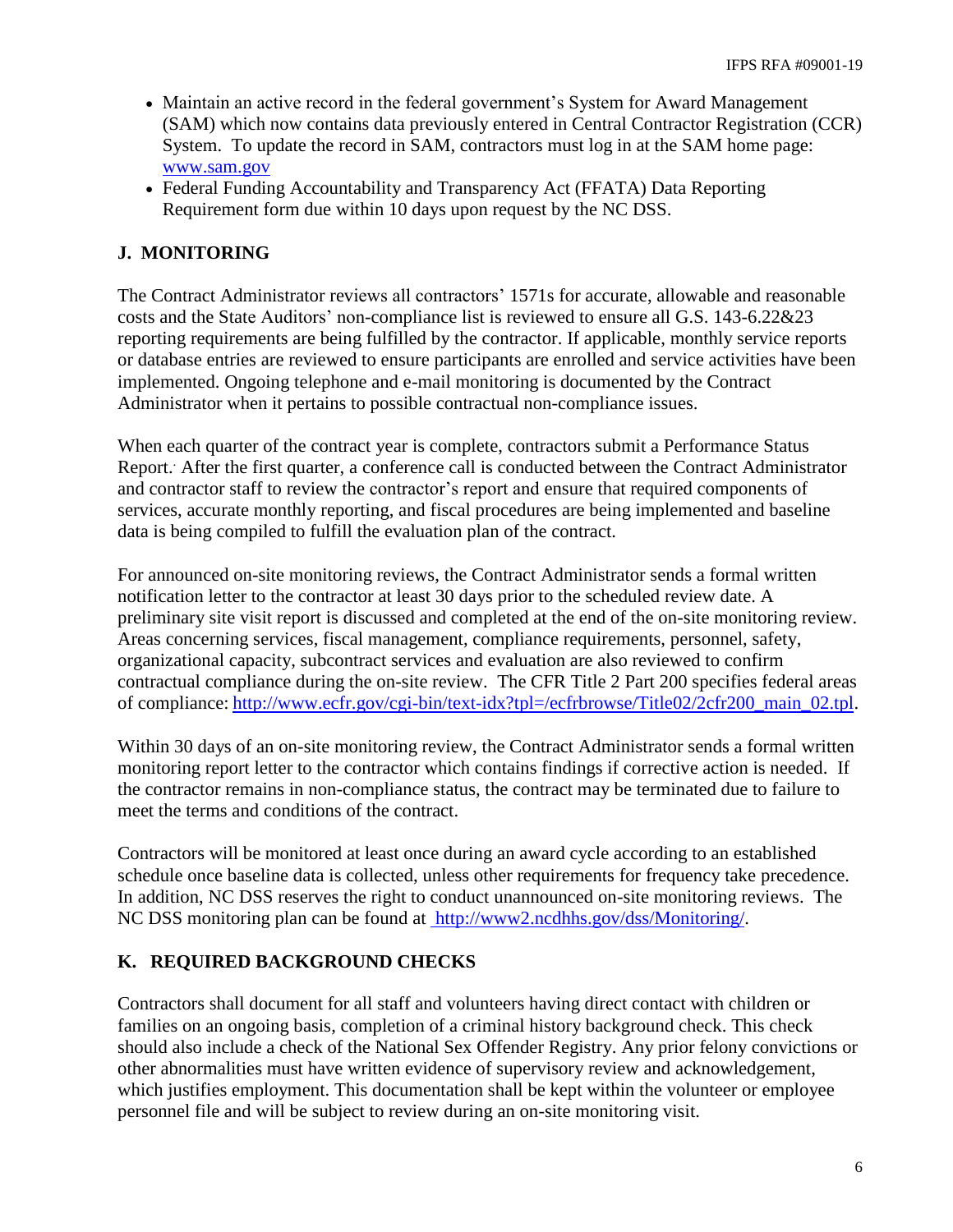## **L. REQUIRED TRAINING**

- 1. All direct service staff and their supervisors shall attend the *NC DSS Family-Centered Practice in Family Preservation Programs* five-day specialized curriculum designed for IFPS workers. Specifics regarding the course content and availability may be found on "NCSW Learn: A Learning Site for North Carolina's Human Services Professionals" at <https://www.ncswlearn.org/> . *All staff is expected to complete this training prior to being assigned cases.* Contractors shall have trained staff and/or facilitators in place prior to contract execution or shall demonstrate that staff is scheduled to be trained prior to case assignment.
- *2.* All direct service staff and their supervisors shall complete The National Alliance of Children's Trust and Prevention Funds (Alliance) online training course to support implementation of the Strengthening Families™ Protective Factors Framework in Multiple Settings: Bringing the Protective Factors Framework to Life in Your Work – A Resource for Action [http://ctfalliance.org/onlinetraining.htm.](http://ctfalliance.org/onlinetraining.htm) *This training shall be completed by all required staff within 90 days of the beginning of the contract period or their date of hire.*
- 3. Staff and supervisors shall attend the training on using the *NCFAS-G/T/WB Trauma Domains*, which will be offered July 8, 2016.

NC DSS, in partnership with Prevent Child Abuse North Carolina, FRIENDS National Center for Community-Based Child Abuse Prevention, and other state and national partners will provide ongoing training and technical assistance throughout the three-year award cycle.

## **II. GOVERNING LEGISLATION AND FUNDING SOURCES**

In the 1991 Session of the North Carolina General Assembly, legislation was enacted which established Family Preservation Services to be developed and implemented by NC DHHS. The mission of NC DSS is to provide family-centered services to children and families to achieve wellbeing through ensuring self-sufficiency, support, safety and permanency. NC DSS is guided by both federal and state legislation designed to protect children and strengthen safe, stable, nurturing families. The following federal and state requirements govern the administration of the IFPS program:

## **Adoption and Safe Families Act (ASFA) of 1997**

On November 19, 1997, the President signed into law (P.L. 105-89) the Adoption and Safe Families Act of 1997, to improve the safety of children, to promote adoption and other permanent homes for children who need them, and to support families. ASFA recognized that innovative approaches are needed to achieve the goals of safety, permanency, and well-being and provided a funding mechanism allowing greater flexibility to develop community-based strategies to achieve positive results for families.

## **Promoting Safe and Stable Families Amendments (PSSF) of 2001 and The Child and Family Services Improvement and Innovation Act of 2011 (public Law (Pub. L.) 112-34)**

The purpose of this program is to enable States to develop and establish, or expand, and to operate coordinated programs of community-based family support services, family preservation services, time-limited family reunification services, and adoption promotion and support services to accomplish the following objectives: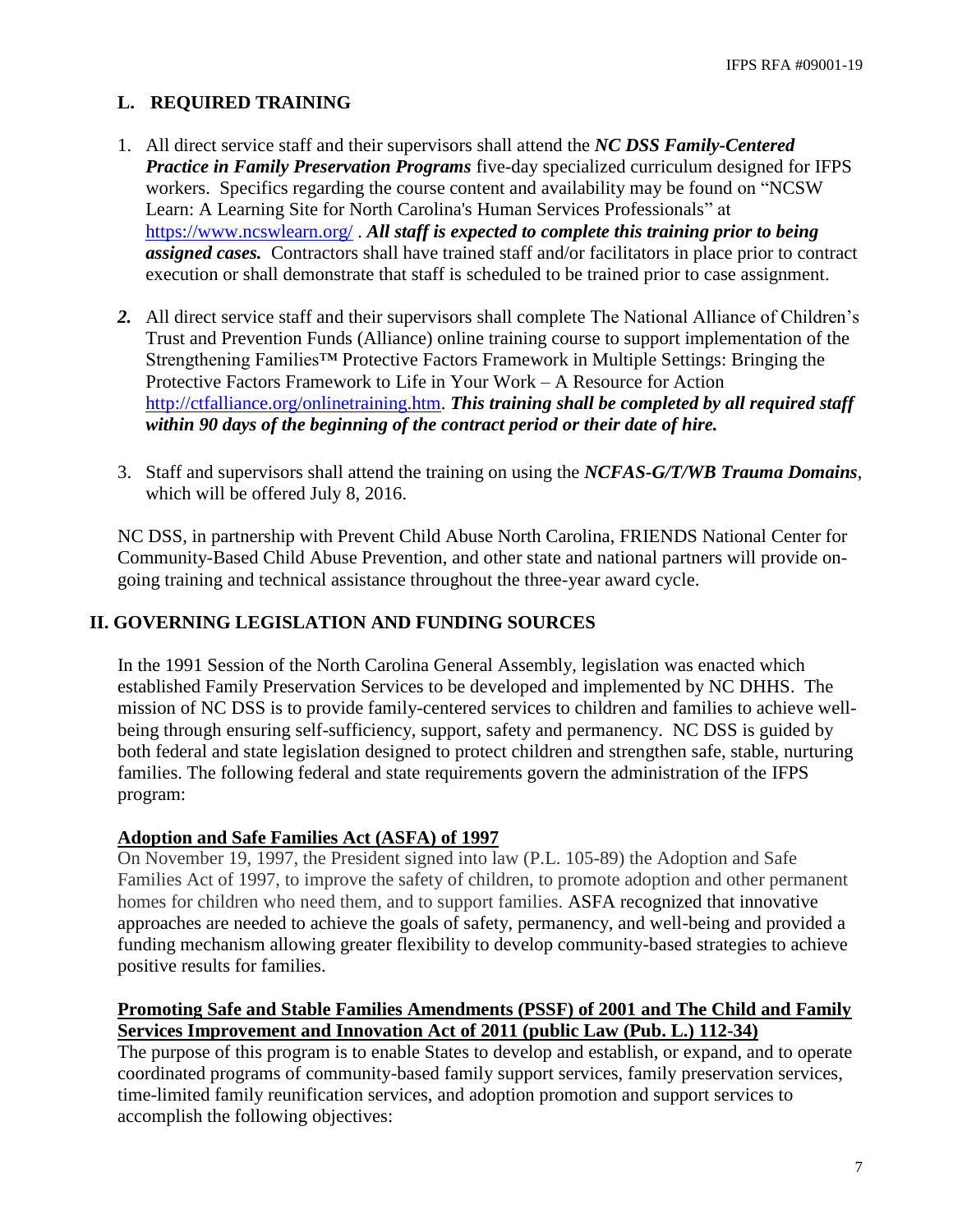- To prevent child maltreatment among families at risk through the provision of supportive family services.
- To assure children's safety within the home and preserve intact families in which children have been maltreated, when the family's problems can be addressed effectively.
- To address the problems of families whose children have been placed in foster care so that reunification may occur in a safe and stable manner in accordance with the Adoption and Safe Families Act of 1997.
- To support adoptive families by providing support services as necessary so that they can make a lifetime commitment to their children.

## **North Carolina Session Law 2015-241**

#### **Intensive Family Preservation Services Funding and Performance Enhancements**

**SECTION 12C.2.(a)** Notwithstanding the provisions of G.S. 143B-150.6, the IFPS program shall provide intensive services to children and families in cases of abuse, neglect, and dependency where a child is at imminent risk of removal from the home and to children and families in cases of abuse where a child is not at imminent risk of removal. The program shall be developed and implemented statewide on a regional basis. The IFPS shall ensure the application of standardized assessment criteria for determining imminent risk and clear criteria for determining out-of-home placement.

**SECTION 12C.2.(b)** NC DHHS shall require that any program or entity that receives State, federal, or other funding for the purpose of IFPS shall provide information and data that allows for the following:

(1) An established follow-up system with a minimum of six months of follow-up services.

(2) Detailed information on the specific interventions applied, including utilization indicators and performance measurement.

(3) Cost-benefit data.

(4) Data on long-term benefits associated with IFPS. This data shall be obtained by tracking families through the intervention process.

(5) The number of families remaining intact and the associated interventions while in IFPS and 12 months thereafter.

(6) The number and percentage, by race, of children who received IFPS compared to the ratio of their distribution in the general population involved with Child Protective Services.

**SECTION 12C.2.(c)** NC DHHS shall establish a performance-based funding protocol and shall only provide funding to those programs and entities providing the required information specified in subsection (b) of this section. The amount of funding shall be based on the individual performance of each program.

## **III. PURPOSE AND REQUIREMENTS**

The goal of North Carolina's IFPS program is to prevent unnecessary placement of children away from their families by providing in-home services aimed at restoring families in crisis to an acceptable level of functioning. These services are designed to meet the following objectives: (1) stabilize the crisis which put the family at imminent risk, (2) keep the child, family and community safe by defusing the potential for violence (physical, sexual, emotional/verbal abuse), and (3) help families develop the skills, competencies and resources they need to handle future crisis situations more effectively.

Consistent with family-centered practice and program goals is the goal of strengthening and supporting families and children to increase their stability by building an integrated community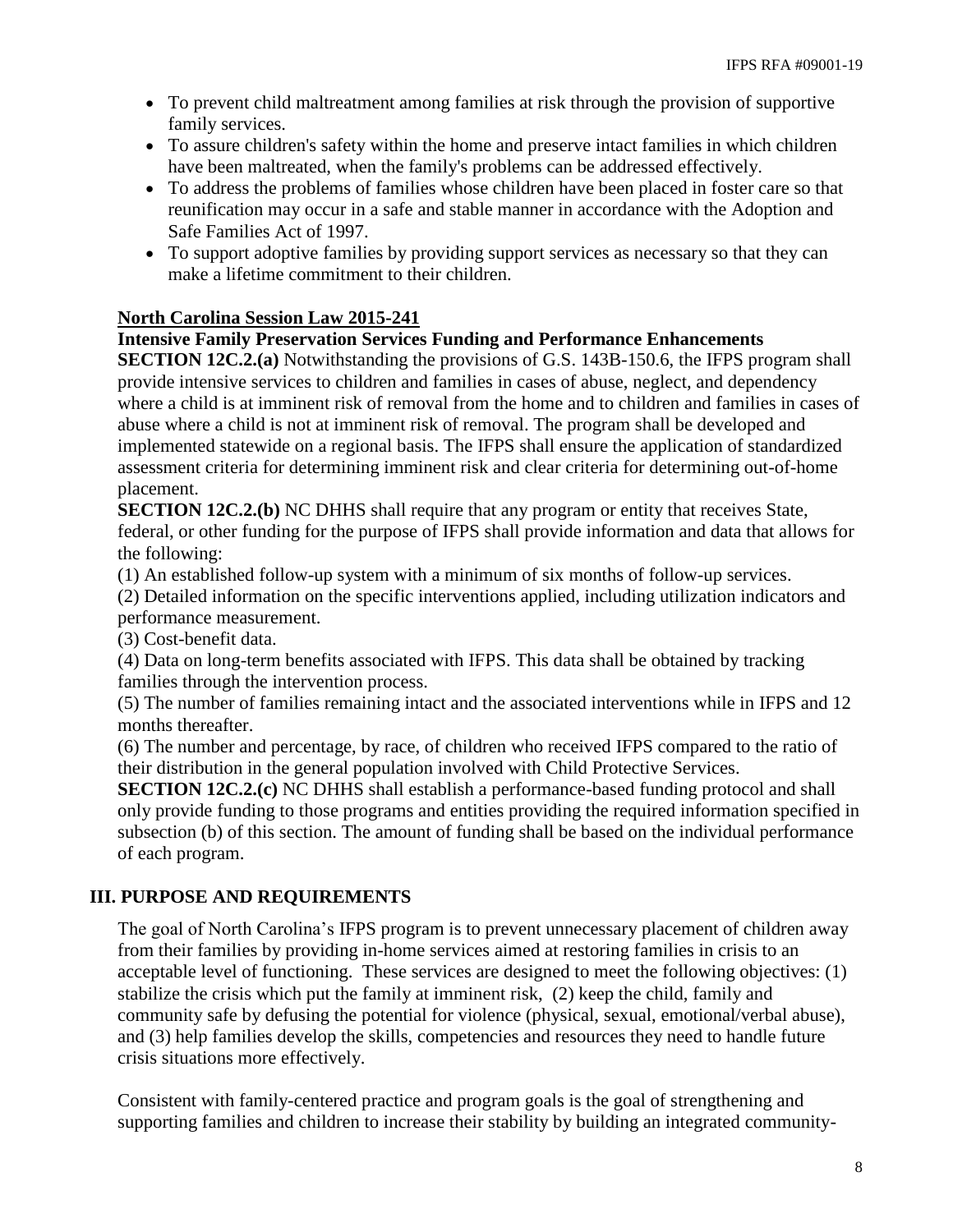based system to family functioning. As a foundation to achieving these goals, North Carolina has implemented, as part of its system reform, Six Principles of Partnership:

- Everyone Desires Respect
- Everyone Needs to Be Heard
- Everyone Has Strengths
- Judgments Can Wait
- Partners Share Power
- Partnership is a Process

## **North Carolina IFPS applicants shall meet** *all* **of the following requirements to be eligible for funding** *(a detailed description of each requirement is provided on the subsequent page***s):**

- 1. Provide services based on the values and beliefs of Family Preservation Services.
- 2. Serve eligible population at risk of child's removal from the home.
- 3. Implement the model and comply with agency and program requirements.
- 4. Promote the five protective factors and children's social and emotional well-being.
- 5. Demonstrate the ability to provide trauma-informed services as they relate to clients and staff.
- 6. Demonstrate positive outcomes through accountability and evaluation tools.
- 7. Demonstrate a commitment to meaningful parent engagement and leadership opportunities.
- 8. Demonstrate collaborative relationships with community partners in the prevention of child abuse and neglect.

#### **1. Family Preservation Services Values and Beliefs**

It is critical that IFPS providers and supervisors have a firm understanding of and commitment to these values and beliefs about families:

- 1. Safety of the children is the first concern.
- 2. Children have a right to their family.
- 3. The family is the fundamental resource for the nurturing of children.
- 4. Parents should be supported in their efforts to care for their children.
- 5. Families are diverse and have a right to be respected for their special cultural, racial, ethnic and religious traditions; children can flourish in different types of families.
- 6. A crisis is an opportunity for change.
- 7. Inappropriate intervention can do harm.
- 8. Families who seem hopeless can change and grow.
- 9. Family members are our colleagues.
- 10. It is our job to instill hope.

#### **2. Eligible Population At-Risk of Removal from the Home**

Families eligible for IFPS services have at least one child age birth through 17 years who is at imminent risk of placement in out-of-home care. The priority for case assignment are those children at risk of placement into the social services system, and at least 75% of cases served each year shall be referred by County Departments of Social Services (County DSS), but referrals may also come from the mental health/developmental disabilities/substance abuse or juvenile justice systems.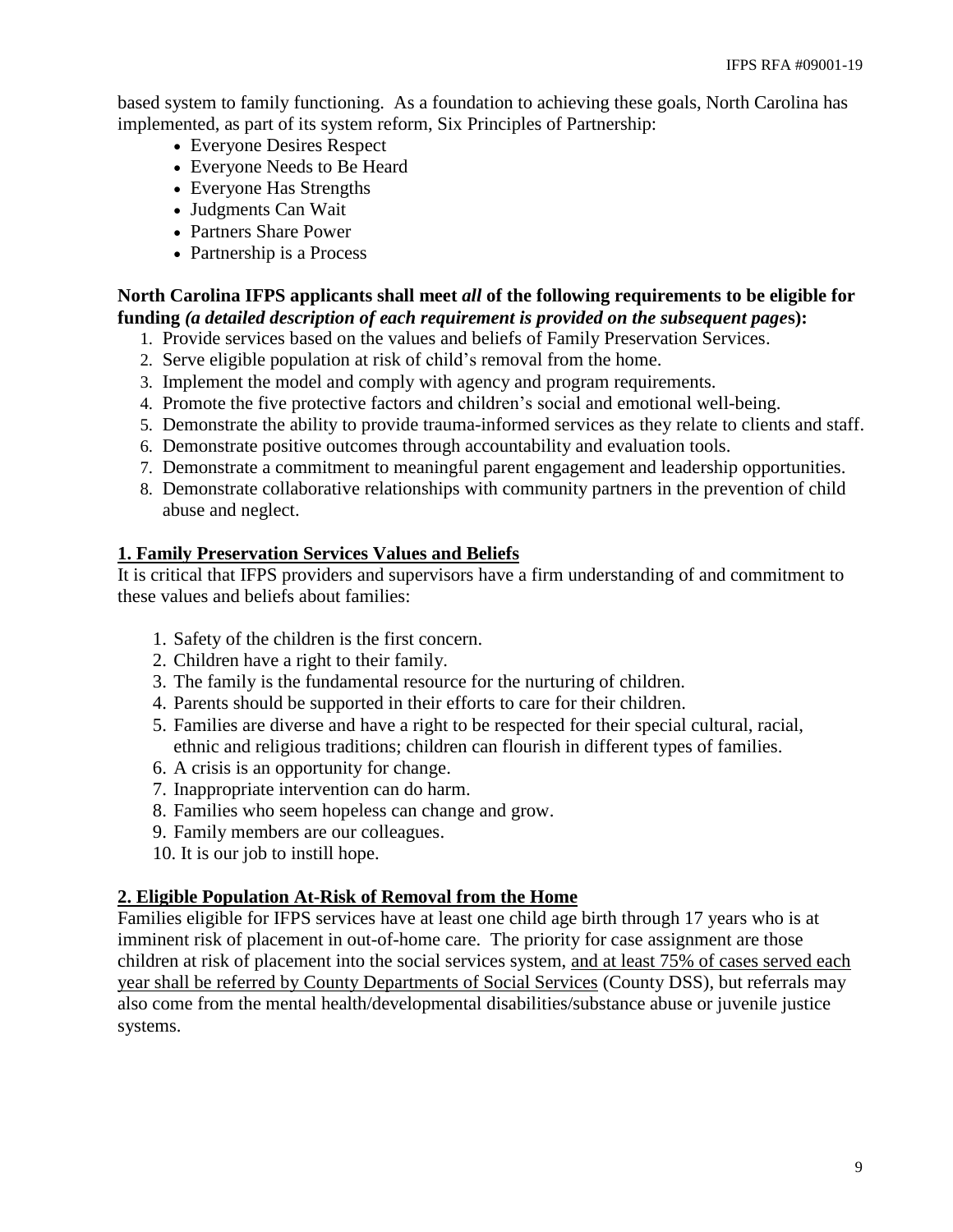#### *"Imminent risk of out-of-home placement" is defined as follows:*

#### **County DSS referred cases:**

- There has been a substantiation of abuse, neglect or dependency (as determined by the County DSS prior to the referral to IFPS) **AND** there is a rating of 'high' or 'intensive' on the Family Risk Assessment (DSS form 5230) or the Family Risk Reassessment (DSS Form 5226); **OR**
- There is a substantiation of abuse, but there is no rating of 'high or 'intensive' on the Family Risk Assessment (DSS Form 5230) or Family Risk Reassessment (DSS Form 5266); **OR**
- There has been a finding of In Need of Services (as determined by the County DSS prior to referral to IFPS) **AND** there is a rating of 'high' or 'intensive' on the Family Risk Assessment (DSS form 5230) or Family Risk Reassessment (DSS Form 5226).

#### **Juvenile Justice referred cases:**

- There has been an adjudication that the juvenile is delinquent or undisciplined, and the juvenile violates protective supervision or probation, or there are new charges, **OR**
- The juvenile has been placed on Level 2 disposition by the court.

#### **Mental Health referred cases:**

- It is determined by the child's treatment team that if IFPS is not offered, the child would be referred to a residential or inpatient setting, **AND**
- A standardized assessment tool must be completed demonstrating that the child is at imminent risk of removal from the home if IFPS services are not provided. The Community Based Programs Staff of NC DSS must approve the tool utilized prior to referrals based on that tool being accepted.

#### **3. Agency and Program Requirements**

The IFPS program is based on the Homebuilders model. The following internet links provide information on this model:

- Institute for Family Development (developers of the HOMEBUILDERS program) <http://www.institutefamily.org/>
- HOMEBUILDERS *-* [Strengthening America's](http://www.google.com/url?sa=t&rct=j&q=&esrc=s&source=web&cd=3&cad=rja&ved=0CGMQFjAC&url=http%3A%2F%2Fwww.strengtheningfamilies.org%2Fhtml%2Fprograms_1999%2F23_HOMEBUILDERS.html&ei=xGUuUO6fIum3yQHM3IHwCQ&usg=AFQjCNHK224Ya8HkUDpqNARSdQR8mteTSA&sig2=uvkWUir-TMNQeY7GUDx6RQ) Families program [http://www.strengtheningfamilies.org/html/programs\\_1999/23\\_HOMEBUILDERS.html](http://www.strengtheningfamilies.org/html/programs_1999/23_HOMEBUILDERS.html)
- Casey Family Programs, A Ten-Year Review of Family Preservation Research <http://www.casey.org/resources/publications/TenYearReviewFamilyPreservation.htm>
- National Family Preservation Network <http://www.nfpn.org/>

*It is a requirement that applicants demonstrate that there has been careful thought around the implementation of the IFPS program. Applicants must demonstrate that these supports are in place and are able to be sustained throughout the award period. All applicants shall complete the "Implementation Plan Form", for which a link can be located in Appendix F.*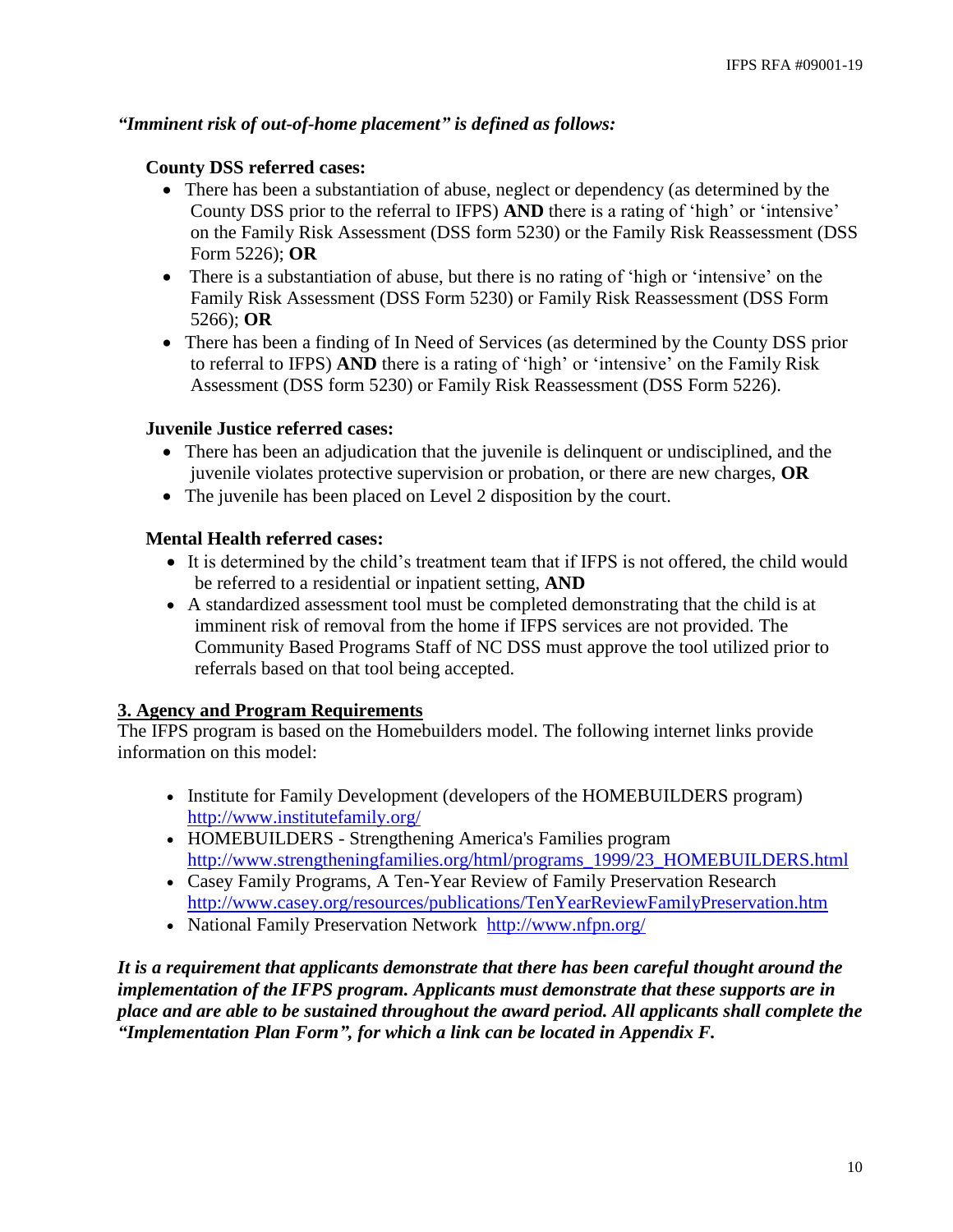## **NC DSS requirements are as follows:**

#### *Contract Compliance:*

- Develop a working knowledge of State policy and procedures regarding IFPS and ensure staff compliance. The contractor shall use and maintain forms as required by the NC DSS.
- Complete regular evaluations of IFPS staff to assess knowledge of, and compliance with, philosophy and intervention strategies of the IFPS model.
- Participate in quality assurance evaluation activities as designated by NC DSS. Activities include, but are not limited to, participating in group meetings, site visitations and peer review of policies and procedures.
- Make accessible to the assigned State IFPS Consultant or other designated NC DHHS or NC DSS representative full access to and the right to examine all case and administrative records for the purpose of monitoring this agreement.
- Unit Definition: one (1) unit equals one (1) family intervention as outlined in program description. Units - The number of IFPS units to be provided for each region per year during the contract term shall be in accordance with the chart in Appendix D.
- The contractor shall provide services only in the region identified in its contract.

## *Staffing Requirements:*

The contractor shall assure that the IFPS program shall be staffed as identified herein and that the staff identified to fill the roles of program manager, supervisor and worker shall have the following minimum qualifications for each position:

Program Manager**:**

- Appropriate degree in the human services area or in management and experience to manage in-home programs. Administrative and clinical experience preferred.
- Participation in initial and ongoing training provided by NC DSS staff or trainers coordinated by the NC DSS.
- Not more than 25% position for one full team (four workers and one supervisor).

## Supervisor:

- A degree in the human services area and field experience working with multiproblem families. A master's degree in social work is preferred.
- Demonstrated experience in, or potential for, providing supervision to workers who provide in-home services.
- Knowledge of child welfare policies and programs, family therapy theories, treatment philosophies and strategies of home-based services, as well as knowledge and availability of local resources is necessary.
- An understanding of and commitment to the IFPS model is essential.
- Capacity for overseeing program operations related to the family's entry into and participation in the program.
- The ability to relate to and collaborate with County and State personnel, the courts and other service providers on behalf of the family.
- Ability to maintain a flexible work schedule.
- Participation is required in initial and ongoing training provided by NC DSS staff or trainers coordinated by the NC DSS.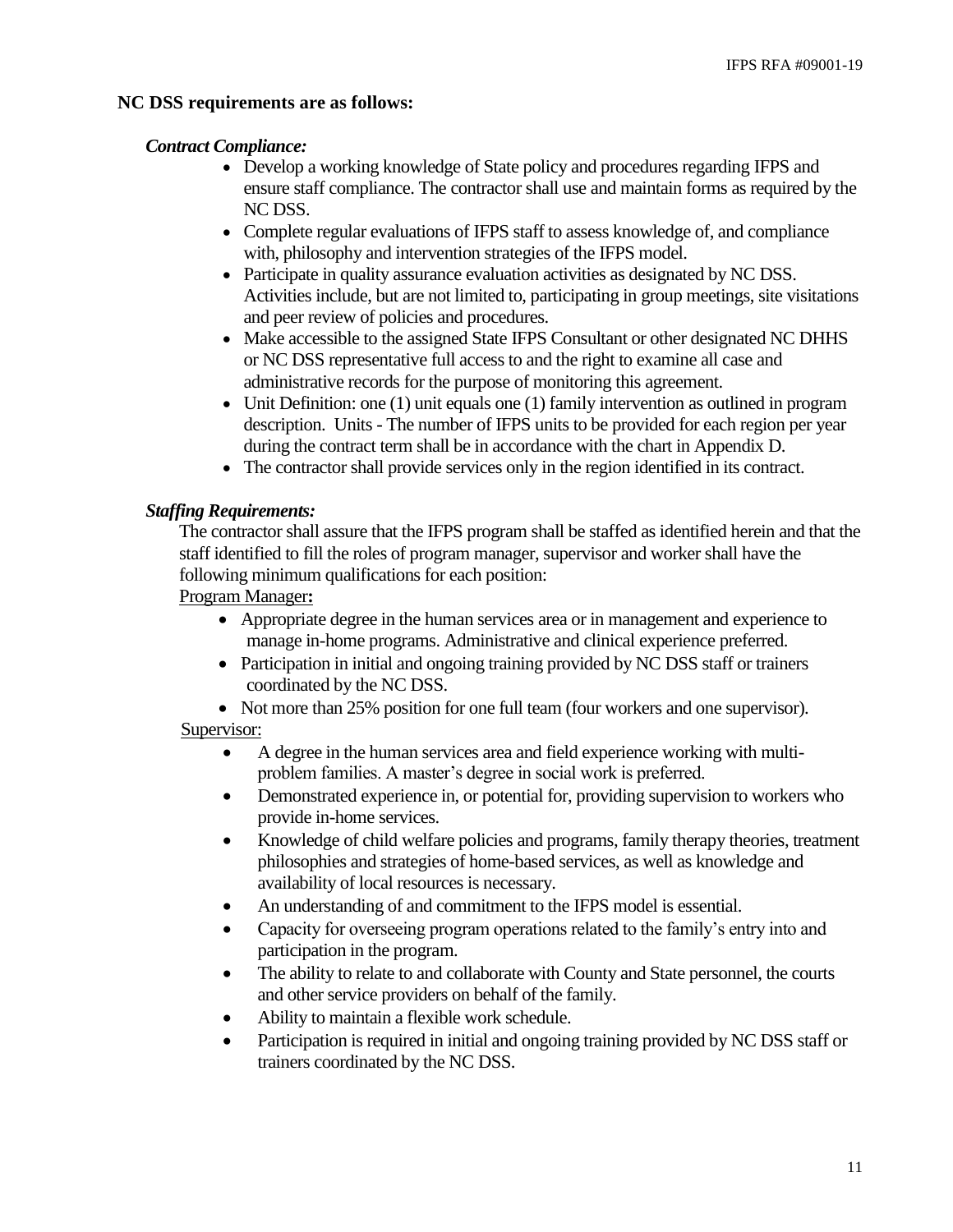#### Worker

- A degree in the human services area. A master's degree in social work is preferred.
- Field experience working with multi-problem children and families and overall ability to relate to and engage with these families.
- Ability to maintain a flexible work schedule.
- Understanding of the IFPS philosophy and intervention strategies is essential.
- Willingness and ability to participate in initial and ongoing training provided by NC DSS staff or trainers coordinated by the NC DSS.

#### *Activities contractor shall perform:*

#### **Referrals:**

- Market the IFPS program to eligible referral sources. It is the responsibility of the contractor to ensure an adequate number of referrals are received in order to meet contractual requirements for the number of families to be served.
- Develop a procedure for accepting referrals. The procedure shall include accepting referrals 24 hours per day/7 days per week. There shall be no provision for maintaining a waiting list. The contractor shall make available to referring units notice of any vacancies.
- Accept a second referral for any given family only if it has been 90 days since the contractor or any other IFPS contractor terminated the most recent intervention for the family, or if permission specific to the referral is granted by the State IFPS Consultant.
- Accept a third, or subsequent, referral for any given family served by the contractor or any other IFPS contractor only after consultation with and approval by the State IFPS Consultant.

#### **Capacity and Staffing:**

- Maintain the capacity to serve the anticipated number of families specified in this Agreement. The contractor shall be responsible to provide 1 full-time IFPS worker for every 18 anticipated families to be served. It is expected that a full-time worker can deliver at least 18 interventions per year. Supervisors shall directly serve some families each year.
- Assign a caseload of 2 families to each IFPS worker. The contractor may serve a 3rd family ONLY during the transitional period of an intervention.
- Maintain a supervisory/direct service staff ratio that ordinarily shall be 1 full-time supervisor to no more than 5 full-time IFPS workers.
- Ensure IFPS workers and supervisors work a flexible schedule determined by the needs of the family (rather than a standard 8AM to 5PM schedule). IFPS staff shall submit to the contractor a disclosure statement regarding any supplemental employment and/or educational commitment. The contractor must ensure that the supplemental employment and/or educational commitment does not negatively impact services provided by the contract.
- Each new IFPS worker shall shadow the supervisor for at least 1 case, and be shadowed by the supervisor for at least one 1 case, before being assigned cases. (Shadowing shall be defined as accompanying the person responsible for the case on at least half the home visits to the family.)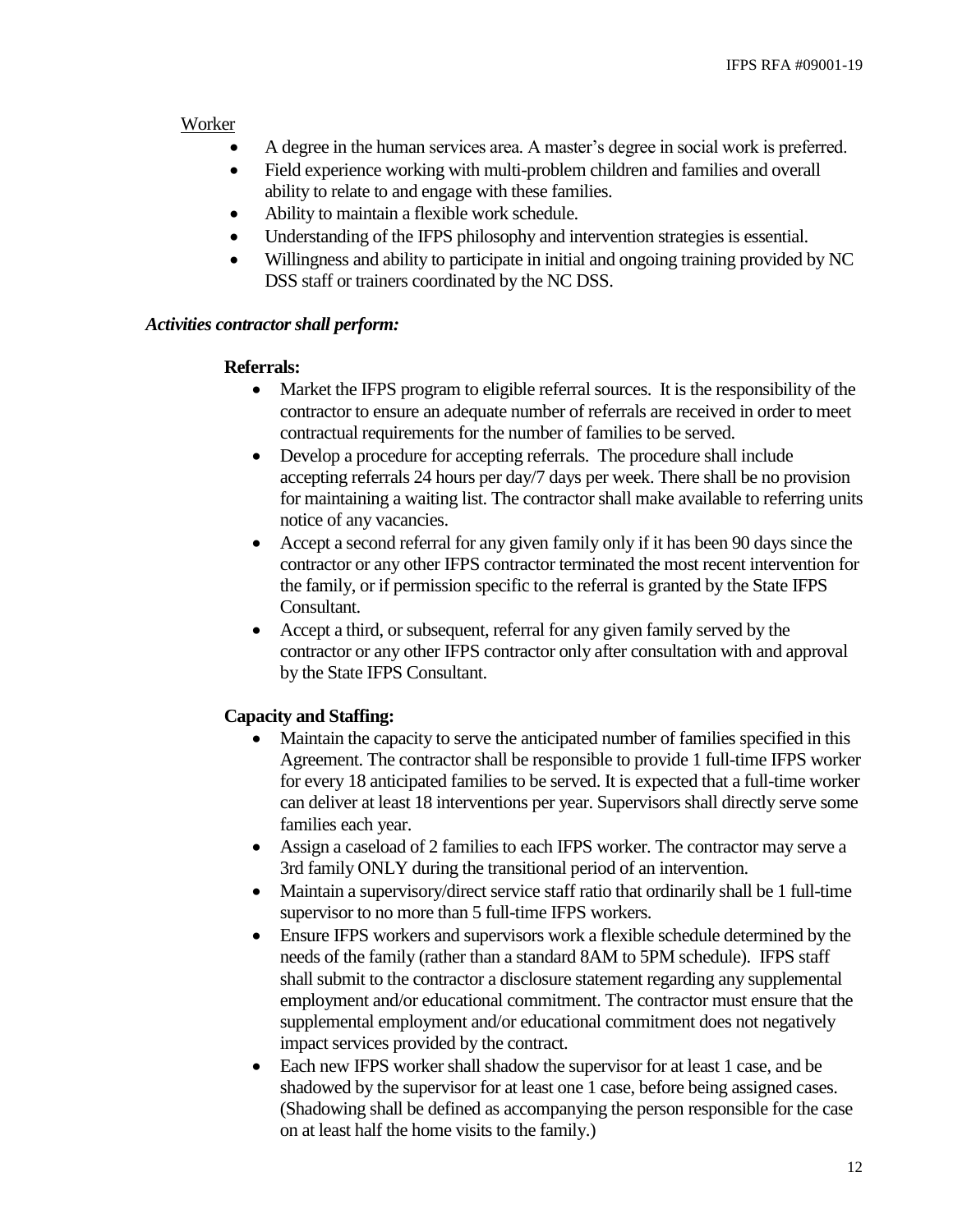• The IFPS supervisor shall accompany experienced staff on home visits, as needed. Feedback on accompanied visits shall be part of the weekly individual conference or team meeting.

#### **Supervision:**

- Conduct regularly scheduled team meetings involving all IFPS staff, including the IFPS supervisor. The purpose of these meetings shall be to review individual family progress, consult on alternative service plans, action steps and activities needed on IFPS cases, staff all active cases and use results to develop weekly plans to achieve family goals. Meetings shall be documented and documentation shall be maintained.
- Conduct conferences between each IFPS worker and supervisor at least once weekly for the express purpose of enabling individual IFPS workers to discuss their client families on a one-to-one basis. The conferences shall be directed toward review of individual family progress, consultation on alternative service plans, and determination of action steps and activities needed on active cases. These conferences will be documented.
- Ensure the IFPS program manager reviews and approves, by signature, all service plans and termination reports of cases assigned to IFPS supervisors.
- Ensure the IFPS program supervisor reviews and approves, by signature, all service plans and termination reports of cases assigned to IFPS workers

#### **Minimum Program Requirements:**

- Ensure IFPS workers attempt to make face-to-face contact with the family within 24 hours (immediately if an emergency) from time of referral to IFPS. If unable to make face-to-face contact within 48 hours, referring staff shall be notified immediately.
- The assigned IFPS worker shall maintain ongoing contact with referring staff at a frequency sufficient to address the circumstances of the individual family, as agreed upon with referring staff.
- Provide services in the family's home or, at the family's request, a location (other than the contractor's facility) mutually agreed upon by the contractor and the family.
- Ensure IFPS staff is directly available to the families assigned to them 24 hours per day, 7 days a week.
- During each service period, the IFPS worker shall provide not less than 40 hours of face-to-face contact per family. Each family will receive face-to-face contact an average of 2.5 times per service week.
- Ensure IFPS workers provide services to each family for a minimum of 4 weeks. Services may be extended up to maximum of 6 weeks when an extension will substantially decrease the chance of placement. A service extension shall be determined by the IFPS supervisor and worker in consultation with referring staff.
- A case should only be suspended in extreme circumstances as determined by the IFPS supervisor and worker in consultation with referring staff. A case may only be suspended for a maximum total of 2 weeks.
- Require IFPS workers to develop a Service Plan Report for each family. The worker shall establish the service plan and goals in collaboration with the family.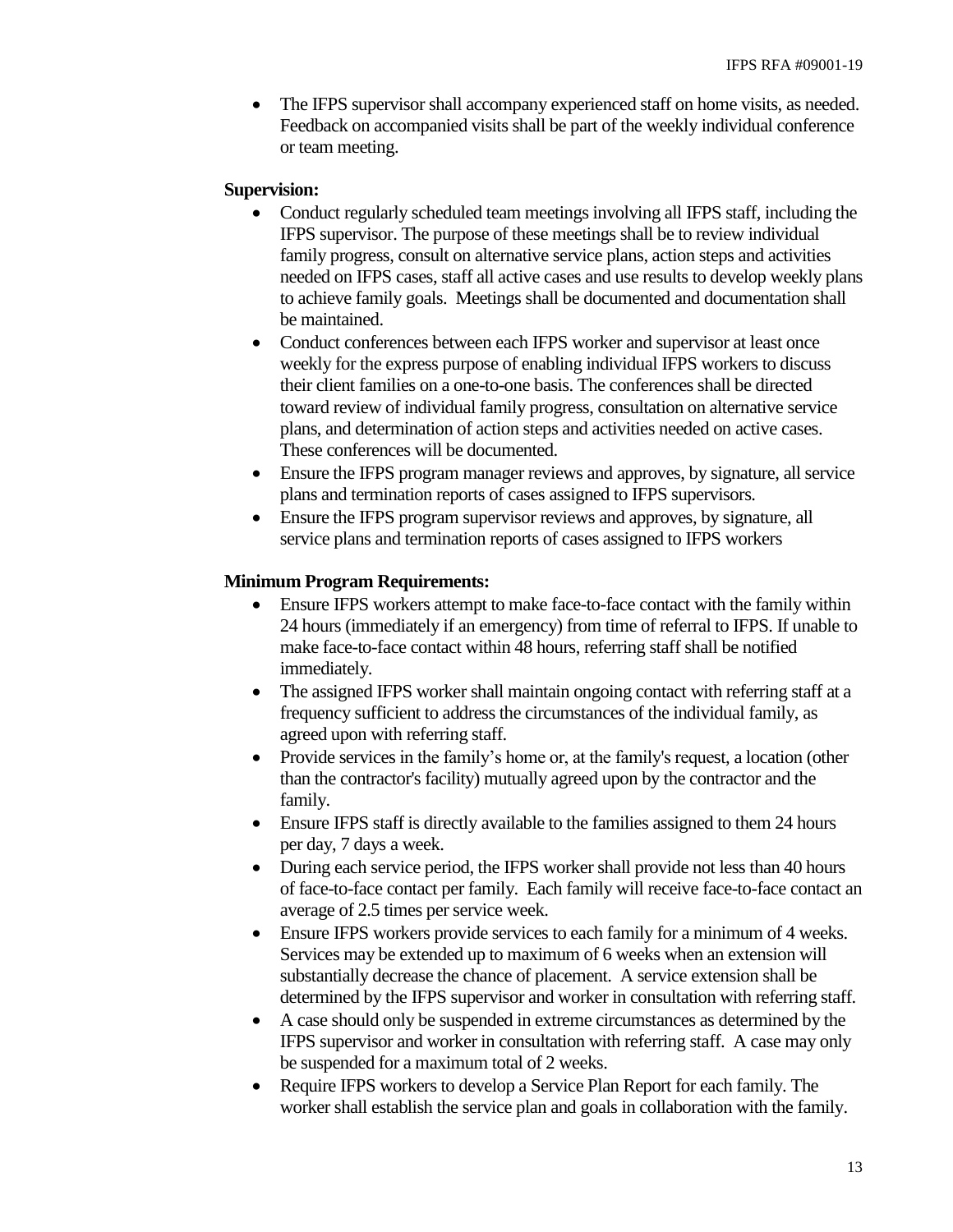The family's involvement shall be clearly documented by their signing of the final Service Plan.

- The Service Plan shall address safety measures put into place and shall include, but not be limited to: identifying family strengths, helping the family define the specific goals of intervention, showing the family how improvements can occur, helping the family resolve or improve safety concerns by such techniques as examining positive alternatives for negative behaviors, teaching skills to prevent the reoccurrence of abuse and neglect and other family conflict, and connecting with resources to maintain ongoing progress.
- The contractor shall submit the Service Plan to referring staff within 14 days from the time of referral to IFPS. An In-Home Family Services Agreement developed as part of a Child and Family Team Meeting will be sufficient in place of the Service Plan if the IFPS worker is present during the CFT meeting.
- Ensure IFPS staff provide a wide range of goal-directed services to the family which may include, but shall not be limited to:

1) Assessing risk and aiding the family in developing a behaviorally specific safety plan.

- 2) Teaching appropriate parenting skills, such as:
	- a) Alternatives to corporal punishment and neglect which encourage a no-hit policy
	- b) Age appropriate expectations
	- c) Parent as a role model
	- d) Choices and consequences
	- e) Display of greater parent/child affection and trust
	- 3) Family, individual and/or marital counseling, which shall: a) Be based on a cognitive, behaviorally oriented model that encourages the development of linkages with natural helping networks and community resources
		- b) Teach anger management techniques
		- c) Teach appropriate communication skills
	- 4) Assessing and teaching budgeting skills.

5) Aiding the family in meeting medical needs such as arranging for substance abuse treatment for family members and assisting in making available follow-up support resources when treatment is completed. 6) Teaching, assisting and modeling housekeeping, homemaking and other organizational skills needed to provide a positive family environment. 7) Assisting the family to access transportation and/or transporting them. 8) Referring and linking the family with needed services.

9) Referring and linking family with follow-up services when necessary.

- Develop a written plan to administer flex funds averaging \$315 per family. These funds will be used to purchase concrete supports, such as furniture, utilities and respite care. The contractor's plan must be available to the IFPS Worker and State IFPS Consultant.
- Discuss termination recommendations with referring staff. A termination conference shall occur no later than seven days prior to anticipated closure of the case. The family may be invited to attend the termination conference.
- Conduct a termination meeting with the family to summarize the progress made during intervention and options for maintaining progress. The meeting shall occur at the final family session. When possible, a CFT to discuss termination held with the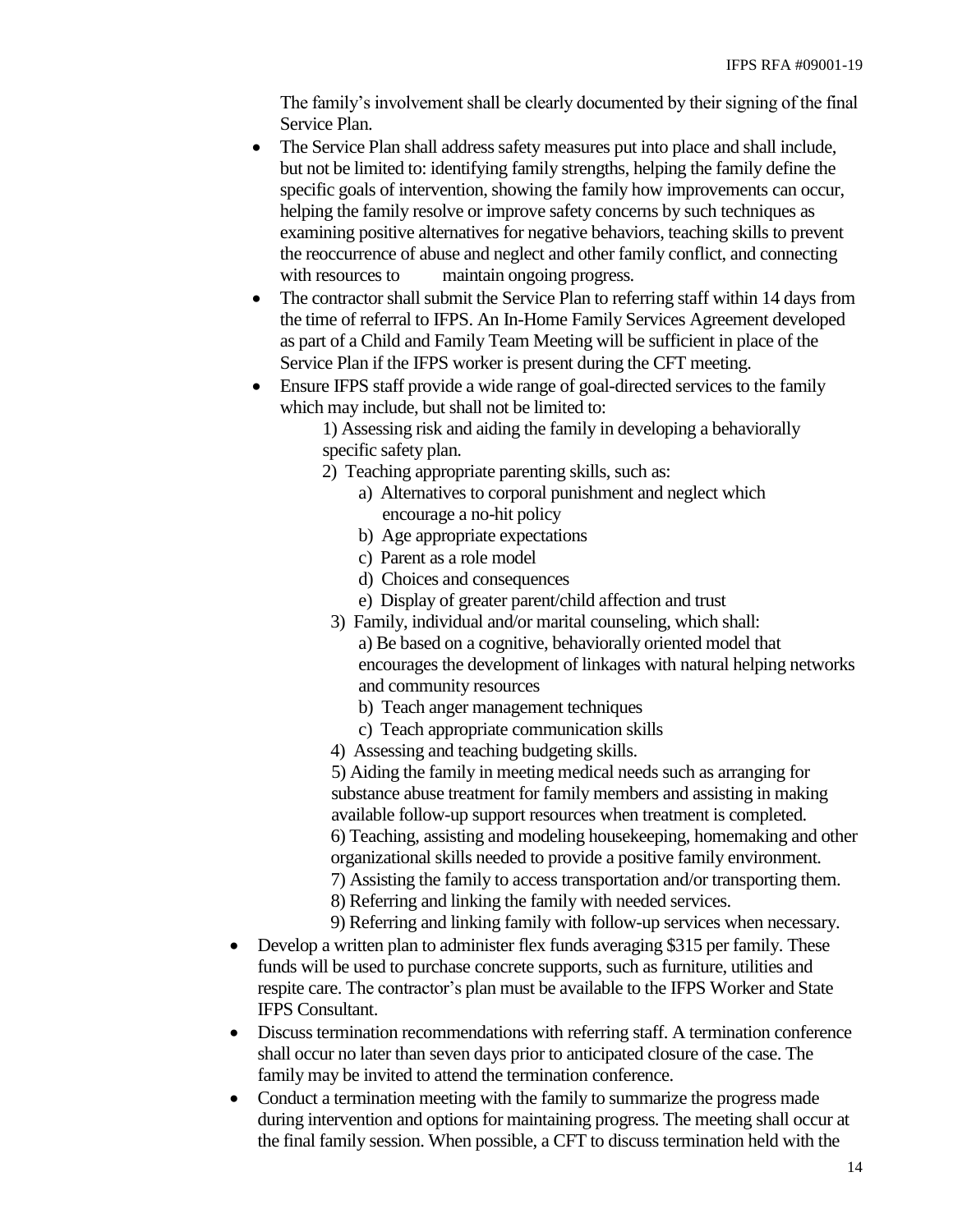referring staff and family will meet this requirement. The case shall be considered closed as of that date.

- Within 7 days of case closure, send to the family and to the referring worker a Termination Report signed by the appropriate FPS staff which shall summarize the progress the family made during the intervention.
- Administer the Family Satisfaction Survey and Referring Worker Survey upon termination of each case to determine satisfaction with the IFPS program. A copy of the completed forms shall be maintained in each case record.
- Contact the most involved parent in each family served by the IFPS program and administer a follow-up evaluation at 6 and 12 months after termination. If a home visit is not possible, a telephone contact shall be attempted. Five telephone attempts to contact shall be made and documented. This evaluation shall determine the status of the family and whether placement of a child has occurred.

## **4. Promoting Protective Factors**

NC DSS is committed to achieving safety, permanency and well-being for North Carolina's children and their families. Research and initiatives suggest that the Strengthening Families Framework that identifies protective factors can significantly reduce incidences of childhood maltreatment and trauma. The Strengthening Families Framework is an intentional focus on family development and optimal child development that identifies five protective factors that are relevant for the continuum of child welfare services.

North Carolina IFPS contractors *shall measure outcomes for the following five protective factors*:

## **Parental Resilience**

A parent's ability to effectively cope with the various challenges of parenting and everyday life and their ability to overcome life's challenges. Examples include program activities that help caregivers establish relationships with friends, family, and professionals that provide on-going encouragement and knowledge of accessible community resources.

## **Social Connections**

Positive relationships with friends, family members, neighbors, and others who can provide concrete and emotional support to parents and caregivers. Examples of programming would strengthen informal and formal support mechanisms for families.

## **Knowledge of Parenting and Child Development**

Accurate information about raising children and appropriate expectations for their behavior. Examples would be parenting education through parent support groups, facility based education classes or home visitation.

## **Concrete Support in Times of Need**

Support and services within the community which can include financial, transportation, and food assistance, job training, and/or mental health services. An example of programming would be providing immediate and accessible resources or support to families in crisis.

## **Children's Social and Emotional Development\***

A child's ability to effectively interact with others and to articulate their feelings. An example of programming would be providing children and caregivers a safe and nurturing place to "practice" normal roles and behaviors, strengthening a positive parent-child relationship.

The Strengthening Families Framework identifies 7 key strategies that exemplary programs use in their work to build protective factors with families. While the strategies themselves are consistent across many different kinds of programs, the way in which a program implements the strategies may vary. To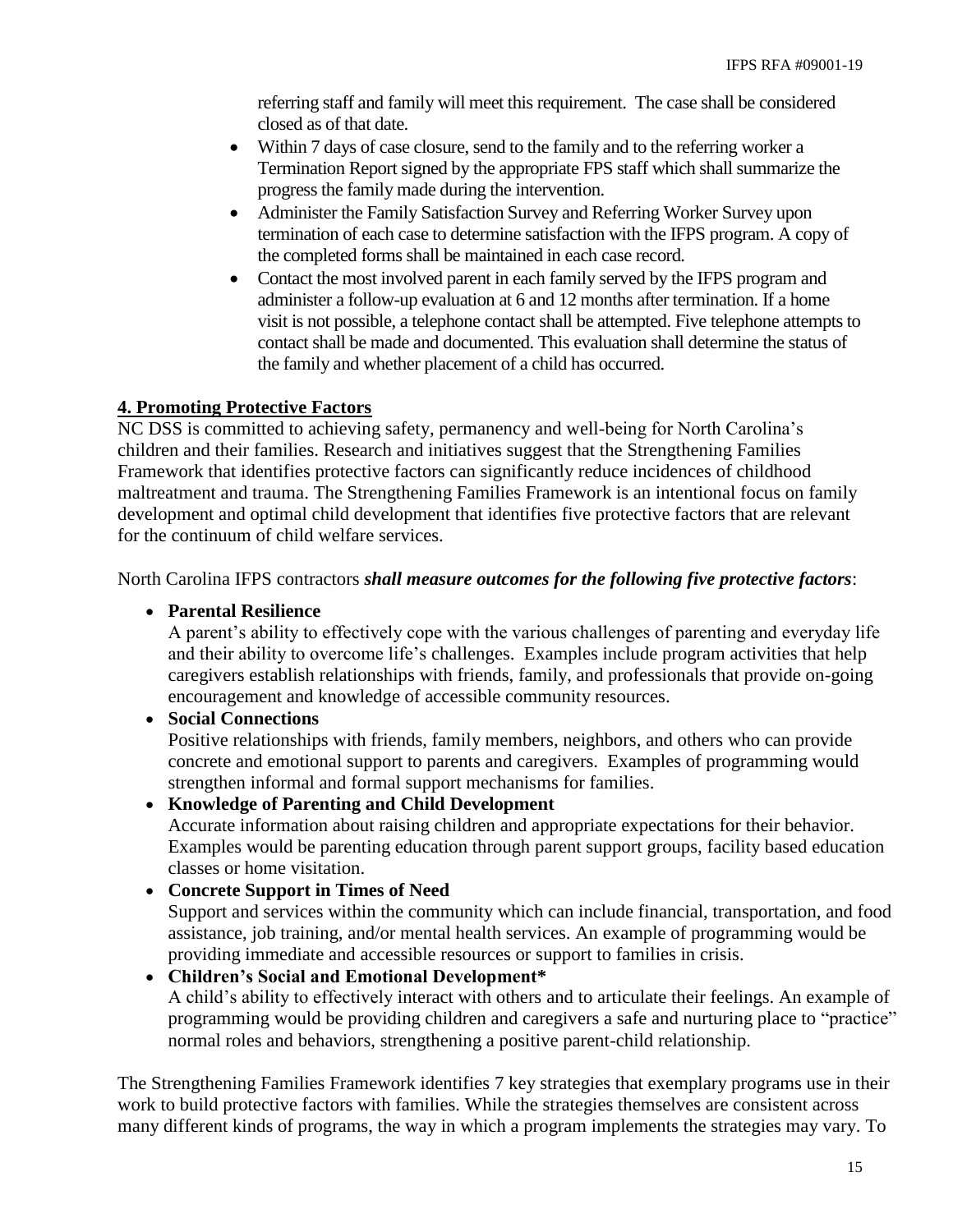find out more information on the 7 strategies please utilize the following link: [http://www.cssp.org/reform/strengthening-families/basic-one-pagers/Strengthening-Families-for-](http://www.cssp.org/reform/strengthening-families/basic-one-pagers/Strengthening-Families-for-Practitioners.pdf)[Practitioners.pdf](http://www.cssp.org/reform/strengthening-families/basic-one-pagers/Strengthening-Families-for-Practitioners.pdf)

\* In April 2011, the Children's Bureau released an *information memorandum (IM)* articulating a framework for social and emotional well-being in child welfare. Emerging evidence shows that many of maltreatment's most devastating impacts are social and emotional, seriously affecting how children relate to their world. However, growing research also demonstrates that evidence-based interventions, when carefully selected and delivered with fidelity, can restore healthy, developmentally appropriate functioning. ACYF-CB-IM-12-04, 'Promoting Social and Emotional Well-Being for Children and Youth Receiving Child Welfare Services,' describes child welfare strategies for achieving real, achievable and long lasting improvements in well-being for children and families. Find this IM at: [http://www.acf.hhs.gov/programs/cb/laws\\_policies/policy/im/2012/im1204.pdf](http://www.acf.hhs.gov/programs/cb/laws_policies/policy/im/2012/im1204.pdf).

## **5. Providing Trauma-Informed Services**

Research confirms child abuse and neglect has a long-term negative impact on a child's life and the entire community, harming both quality of life and prosperity. Children who experience abuse and/or severe neglect often develop toxic levels of stress. If prolonged, this high level of stress can damage the developing architecture of a child's brain. These changes to a child's brain caused by exposure to prolonged stress can lead to significant behavioral changes.

In 2005, the Centers for Disease Control and Prevention and insurer Kaiser Permanente released the most comprehensive research to date on the impact of child abuse and neglect. This study, called the Adverse Childhood Experiences Study or ACE Study, surveyed 17,000 adults about their childhood experiences and compared them with their health histories. The research found that children who suffered severe adversity in childhood – violence, abject poverty, substance abuse in the home, child abuse and neglect – were far more likely to suffer long-term intellectual, behavioral, and physical and mental health problems.

Child traumatic stress refers to the physical and emotional responses of a child to events that threaten the life or physical integrity of the child or someone critically important to the child (e.g., a parent or sibling). *Chronic trauma* refers to repeated assaults on the child's body and mind (e.g., chronic sexual or physical abuse, exposure to ongoing domestic violence, emotional or physical neglect). *Complex trauma* is a term used by some trauma experts to describe both exposure to chronic trauma, often inflicted by parents or others who are supposed to care for and protect the child, and the immediate and long-term impact of such exposure on the child (Cook et al., 2005).

A trauma-informed child welfare system is one in which all parties involved recognize and respond to the varying impact of traumatic stress on children, caregivers, families and those who have contact with the system. Programs and organizations within the system infuse this knowledge, awareness, and skills into their organizational cultures, policies, and practices. They act in collaboration, using the best available science, to facilitate and support resiliency, and recovery.

The following are essential elements which provide a guiding framework for agencies striving to infuse trauma-informed knowledge and practice into their existing systems.

- Maximize Physical and Psychological Safety for the Child and Family
- Identifying Trauma-Related Needs of the Child and Family
- Enhancing Child Well-Being and Resiliency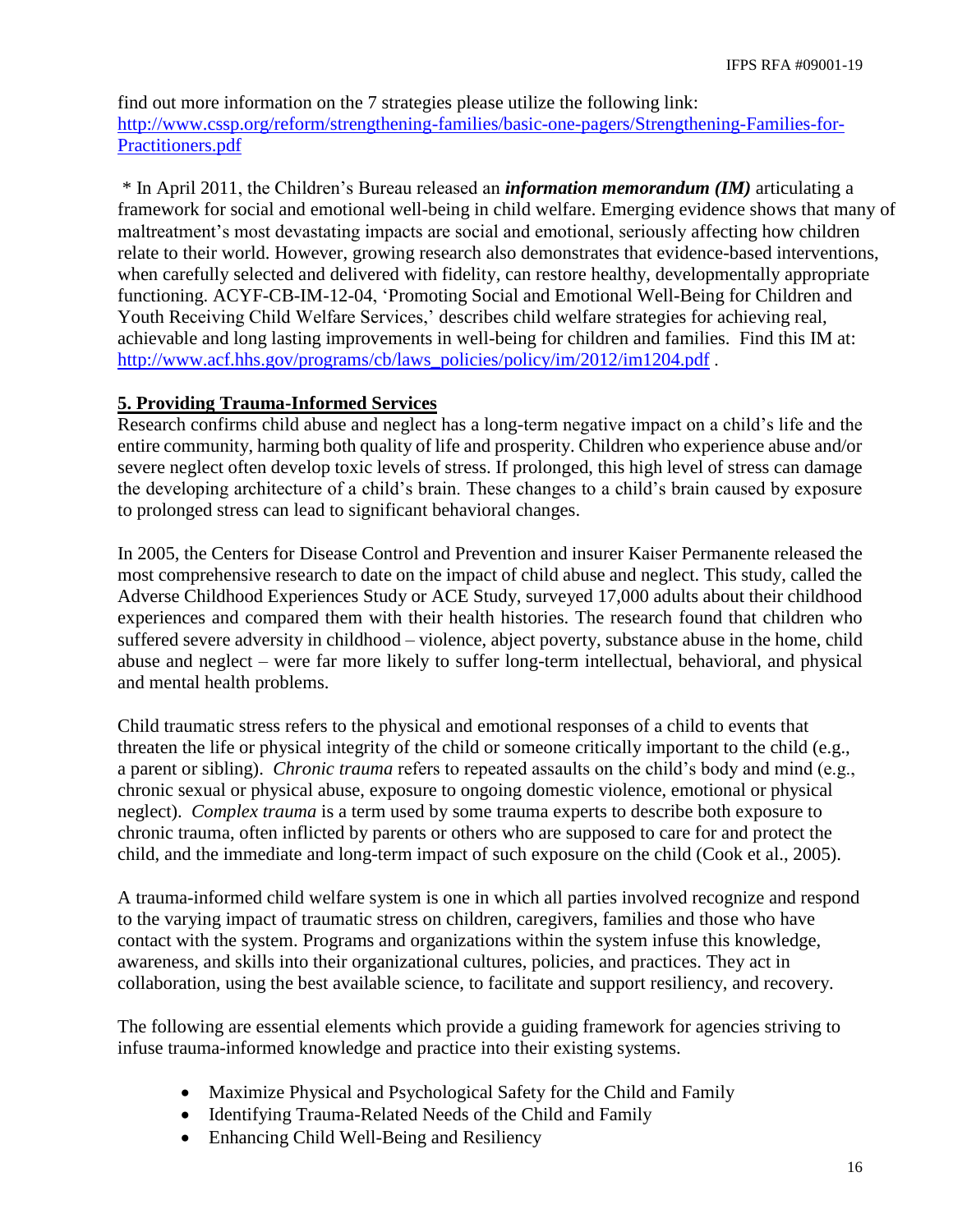- Enhancing Family Well-Being and Resiliency
- Enhancing the Well-Being and Resiliency of Those Working in the System
- Partnering with Youth and Families
- Partnering with System Agencies

By incorporating these principles into practice, agencies can ensure they realize the impact of trauma, recognize the signs and symptoms of trauma, respond appropriately and resist retraumatization. Adopting a trauma-informed approach provides benefits on multiple levels. It equips staff members and leadership with the tools and skills necessary to manage their own secondary traumatic stress and assist the children and families in their care. It also provides a framework for educating the workforce and affiliated stakeholders on the impact of trauma and provides them with strategies to manage a child's difficult behaviors and overwhelming emotions and ensuring that the child receives the services he/she needs.

To find out more information, please refer to the following:

The Chadwick Trauma-Informed Systems Project. (2012). *Creating trauma-informed child welfare systems: A guide for administrators* (1st ed.). San Diego, CA: Chadwick Center for Children and Families.

The National Child Traumatic Stress Network, Learning Center for Child and Adolescent Trauma [http://learn.nctsn.org](http://learn.nctsn.org/) 

#### **6. Outcome Accountability and Evaluation**

All funded programs will be performance and outcome-based. The process of having applicants develop and utilize a logic model guides applicants towards greater outcome accountability. Outcome accountability is demonstrating that the expenditure of staff time, funding, and other resources result in tangible positive changes for children and families. The logic model should be the applicant's 'drawing board' for planning services and linking those services to outcomes. The logic model is intended to be a working document that is referenced regularly by contractors.

In order to support outcome accountability, and provide a framework for outcome evaluation, NC DSS *requires applicants* to utilize the FRIENDS National Resource Center Evaluation toolkit in the development of a required logic model:<http://friendsnrc.org/evaluation-toolkit>

The IFPS programs in this RFA will be offered in every county/region of the state. Therefore, it is necessary for all programs to measure the same outcomes, as outlined below. This allows for consistency in analyzing statewide data and in compiling performance reports to be provided to various stakeholders. Specific inputs (resources), activities/services and assumptions are determined by applicants.

The following shared vision, outcomes and measurement tools are required in the logic model:

- **Shared Vision:** Consistent with family-centered practice, IFPS provides children with safe, nurturing environments that promote their physical, social and emotional well-being by promoting protective factors, addressing traumatic experiences and decreasing risk factors in families and communities.
- **Outcomes** are divided into short-term, intermediate and long-term, as follows:
	- o *Short-Term:* In 90% of families, the children will not enter foster care at case closure. 90% of families will demonstrate improved family functioning at case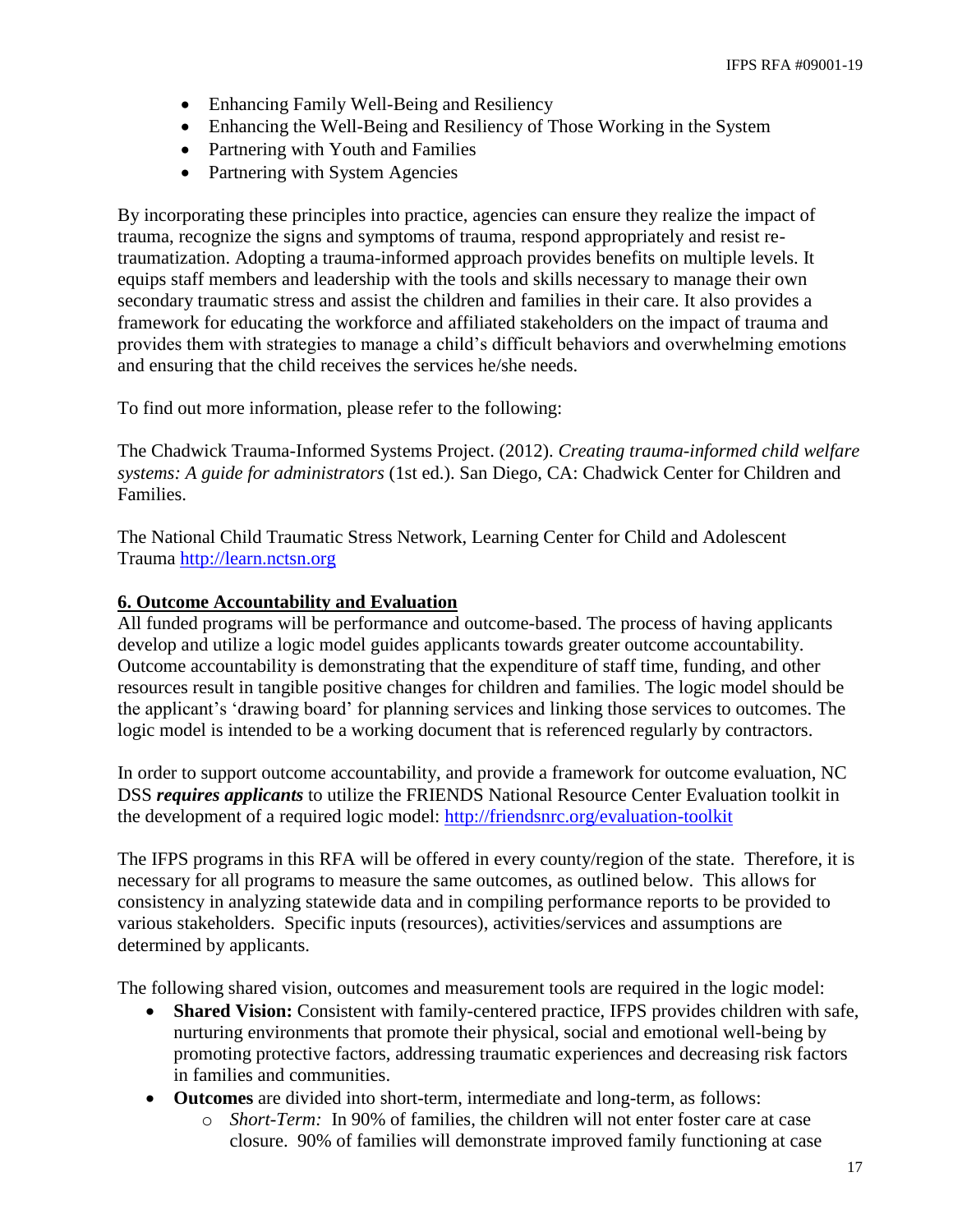closure. 90% of protective factors measured on families served will indicate some improvement at case closure.

- o *Intermediate:* In 80% of families, the children will not enter foster care by 6 months after case closure. In 80% of families, the children will not experience repeat maltreatment by 6 months after case closure.
- o *Long-Term:* In 80% of families, the children will not enter foster care by 12 months after case closure. In 80% of families, the children will not experience repeat maltreatment by 12 months after case closure.
- The **measurement tools** will be the case files (including termination reports), the North Carolina Family Assessment Scale (NCFAS-G/T/WB), the Protective Factors Survey\* (as retrospective post-test) and the applicant's Post-Case Closure Follow-Up Tool.

\*The Protective Factors Survey may be accessed at [http://friendsnrc.org/protective-factors-survey.](http://friendsnrc.org/protective-factors-survey) Also, the following website contains a Community Response Program technical assistance webinar for the survey:<http://vimeo.com/48608924> .

*Once the logic model is developed, please transfer the data to the form in Appendix E, which can be adjusted as needed, but should remain 1 page.* The narrative portion of this section should expand upon the information listed in the Logic Model. Applicants must discuss how their agency will ensure maintenance of the logic model.

## **7. Parent Engagement and Leadership**

Developing strong relationships between parents and staff is an essential ingredient in the program's ability to connect with parents. When parents and other caregivers feel valued and supported in the context of a learning relationship, the likelihood of their taking responsibility for and making use of new information increases. *Applicants must demonstrate* how staff will work proactively with families who are isolated or seem most in need of encouragement and support, drawing them into the social networks and activities available. IFPS contractors are expected to convey a clear message that parents and caregivers are an important and valued part of their children's lives and their community.

Applicants are also required to demonstrate how they will model the family preservation values and beliefs, to include opportunities for parents and other caregivers to contribute to program planning, governance, and administration. Parents play an essential role in improving the quality of services and offer unique perspective as consumers. Meaningful involvement of families ensures the programming being delivered actually meets the community's needs.

## **8. Collaborative Community Partnership**

Preventing child abuse and neglect is not the responsibility of one agency. It is a community responsibility. Applicants must demonstrate they are actively developing and participating in ongoing collaborative relationships with community partners to link families with appropriate and timely resources and identify gaps and/or barriers to families' access to services.

Applicants are also asked to discuss involvement with their local Community Child Protection Team (CCPT). Located in all 100 counties, the CCPTs meet to promote a community-wide approach to the problem of child abuse and neglect. The purpose of the CCPT includes identifying gaps and deficiencies with the child protection system, increase public awareness of child protection in the community, advocate for system changes and improvements, and develop strategies to ameliorate child abuse and promote child well-being at a local and state level. Further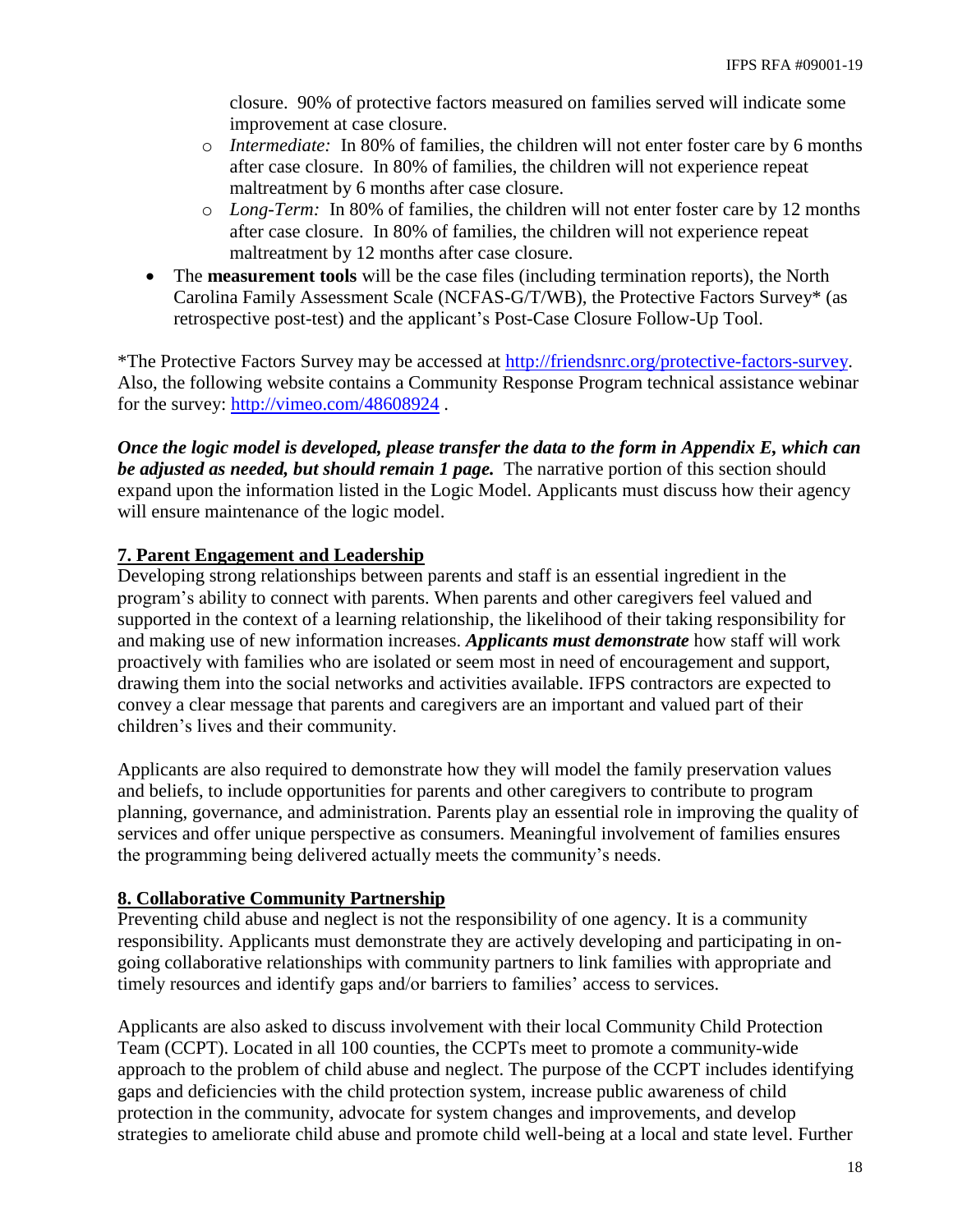information on local Community Child Protection Teams can be found at: <http://www.ncdhhs.gov/dss/ccpt/index.htm> .

*Applications must include Memorandums of Agreement (MOA) with all County DSSs in the proposed region.* Applicants must use the MOA form in Appendix F. This MOA form ensures the County DSSs will support the applicant in the provision of IFPS *in the event that the applicant receives the award* to serve the counties in the proposed region. County DSSs may complete MOAs with more than one applicant, and they may also decline to complete a MOA with a particular applicant if they choose.

*Applicants must also include 3 letters of support.* At least 1 letter should be from a consumer of services. Examples are:

- Juvenile justice system
- Mental health center
- Health Department
- Local Head Start /Early Head Start
- Child care center
- Housing authority
- Partnership for Children
- Hospitals/pediatricians/nurses
- If school based, a letter of support signed by school principal
- Community agencies (i.e. faith and civic organizations)
- Parents/caregivers

## **IV. GENERAL INSTRUCTIONS and FORMAT**

## **Basic Format**

- A *cover letter* on the applicant's letterhead must accompany the application. Include in the cover letter: purpose of the request, the specific amount being requested, number of participants to be served, program activities, area/county of program and the population being served. *This letter must be signed by the authorized official of the agency.*
- Type must be 12 point font size.
- The application must be typed on  $8\frac{1}{2}$ " x 11" white paper and single spaced.
- Adhere to page limits. *Do not* add additional pages when responding to this application. Points will be deducted during scoring for applications that exceed page limits.
- Applications *must not* be stapled or bound instead use binder clips or paperclips.
- Respond to each criteria listed in this RFA in the order requested. *Include section headings* in the Scope of Work as listed in the application checklist. *Do not* insert page dividers.
- The Application Checklist (Appendix A) is recommended as reference. Links to all required contract documents are located in Appendix F.
- Page Limits pertain to narrative sections and do not include worksheets, logic model, checklists, job descriptions, etc.

## **Scope of Work**

**Direct Client Services Narrative - Face Sheet** (1 page limit)

*All* sections must be completed.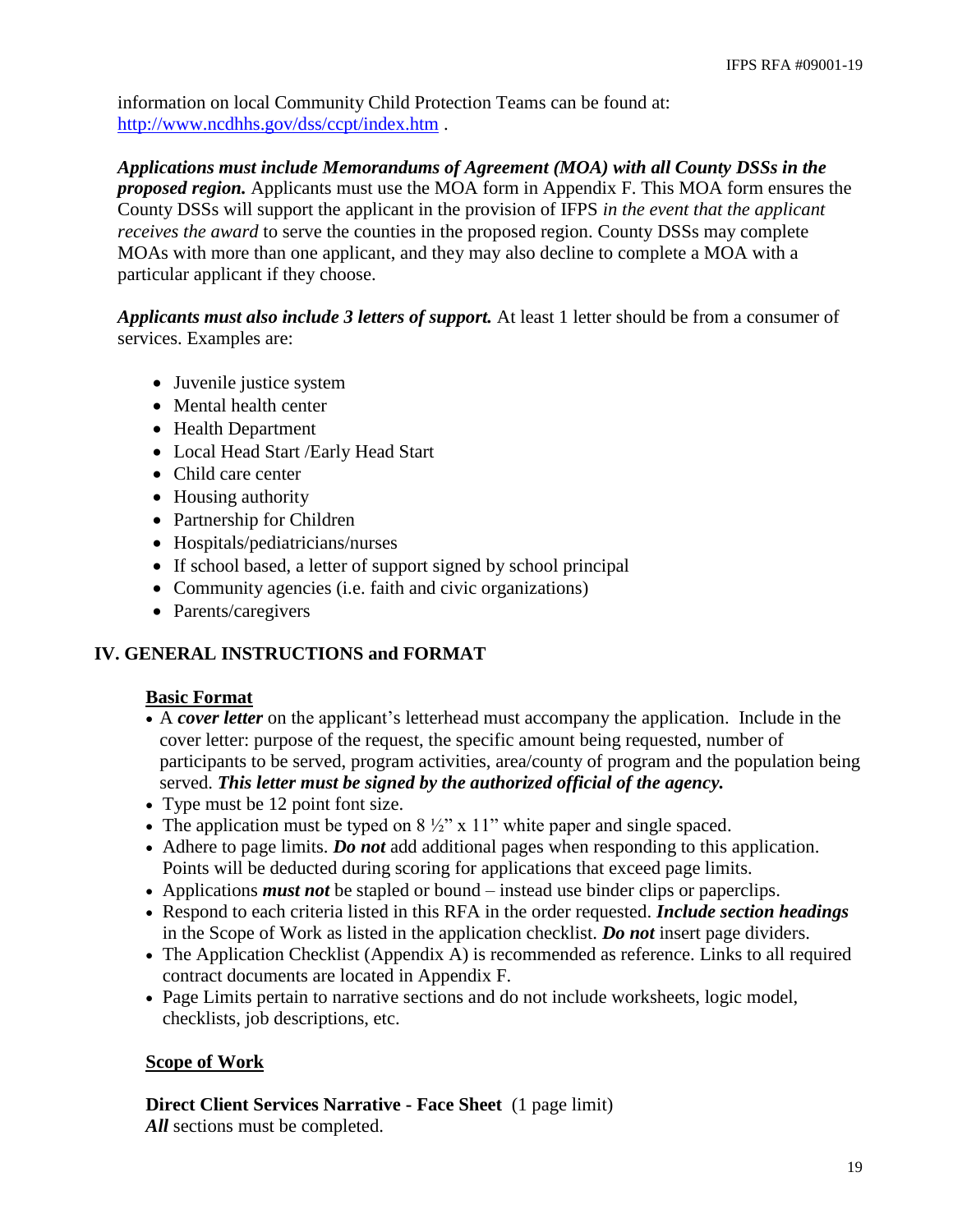#### **Application Summary** (2 page limit)

Please provide a clear and concise description of the program. Summarize the major points from the Scope of Work, including: the region to be served, the number of families who will be served for the entire award period and per fiscal year, the activities proposed and who will administer the program.

#### **Needs Assessment** (3 page limit)

Describe the regional needs that the proposed IFPS program will address. *Applicants are asked to reference the North Carolina County IFPS Eligibility Data, listed in Appendix C. After review of this data, applicants should speak to factors contributing to the region's child maltreatment rates and why providing the proposed IFPS program may have long-term impact on these rates.* The needs assessment should be a clear, concise, well-supported statement of what the regional problems are (not limited to child maltreatment) and why the program is needed. *Data and noted citations should be used to support the needs assessment*. Applications shall include:

- 1. How your agency assessed the current needs of your region (i.e. collaborative needs assessment process with other agencies and parents, focus groups, accessing other agency's data/reports).
- 2. Socio-economic needs of the region and risk factors of the specific target population. Please state the relationship of the target population to the larger region.
- 3. Need for the community-based IFPS program in the identified region. Applicants should reference how the proposed program fits into the community's continuum of services, if it fills an identified gap in services, and/or works to eliminate barriers to a family's ability to access services. If similar services are already being delivered to your community, the application should describe why an additional service is needed (i.e., location, service times, funding, people not being served, etc.)

Applicants may find some statistical information and/or needs assessments at collaborating agencies and organizations within their proposed region. Additional information can also be found on the internet at:

- <http://www.aecf.org/>
- <http://www.ncchild.org/>
- <http://www.census.gov/popest/estimates/html>
- <http://www.ocme.unc.edu/nccfpp/index.shtml>
- [http://ctb.ku.edu/en/tablecontents/chapter\\_1003.aspx](http://ctb.ku.edu/en/tablecontents/chapter_1003.aspx)
- <http://quickfacts.census.gov/qfd/states/37000.html>

**Project Design/Activities** (15 page limit*, not including implementation plan, logic model, MOAs and letters of support)* Applicants shall describe how the program will meet *all 8 requirements listed on pages 9-19 of this RFA* by providing a detailed description of the program design. The following questions should be referenced when drafting the project design section: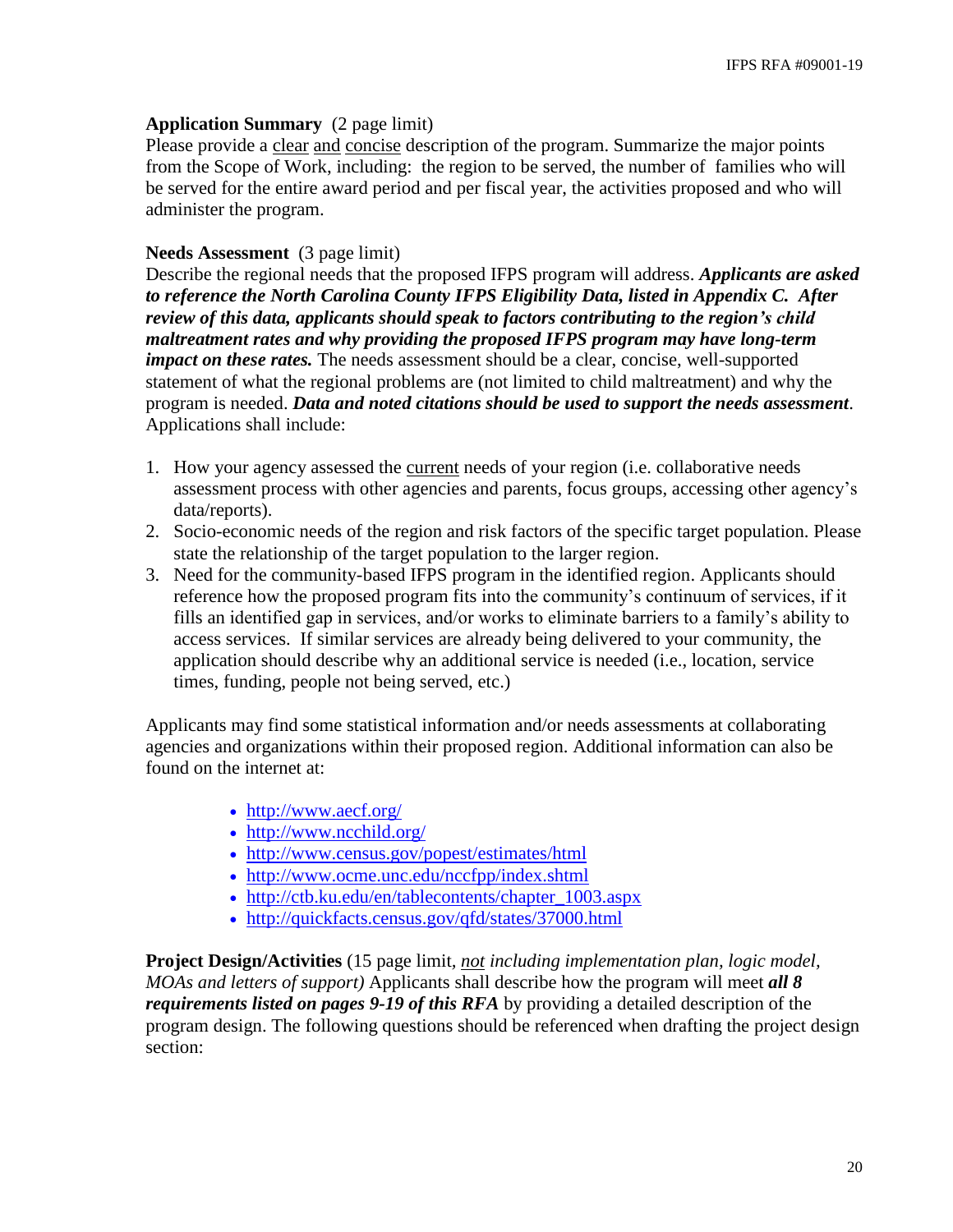Family Preservation Services Values and Beliefs

- How will your agency model the Family Preservation Services Values and Beliefs?
- How will your agency affirm and strengthen families' cultural, racial and linguistic identities?
- How will you ensure families are approached with equality and respect?

## Eligible Population

- What community outreach/recruitment will be done?
- How will you ensure that you serve the required number of families to be served?
- How will you ensure all families served meet eligibility criteria?
- How will you ensure services are accessible to all counties in the proposed region?
- Where will IFPS staff offices be located and program records be stored?

#### Agency and Program Requirements

- How will you ensure compliance with administrative requirements?
- Describe your agency's capacity to deliver the IFPS program.
- How will you implement IFPS based on the Homebuilders model?
- How will you ensure compliance with NC DSS program requirements?
- Include your implementation plan.

#### Promoting Strengthening Families Protective Factors Framework

- How will you ensure your IFPS staff is knowledgeable about assessing protective factors?
- How will you ensure your IFPS staff is knowledgeable about providing services to promote protective factors?
- Describe the strategies you will use to strengthen protective factors with the families you serve.

## Trauma-Informed Services

- Describe trauma related training your staff has received in the last 24 months.
- Describe trauma-informed assessment and activities provided by your agency.
- Describe efforts your agency has established to minimize the re-traumatization of children.
- Describe your agency's efforts to address trauma experienced by staff.

## Outcome Accountability and Evaluation

- What is your identified theory of change?
- What are your inputs, service strategies & assumptions and why did you choose them?
- How will you engage in a continuous quality improvement process and who will be involved in this?
- Include your logic model.

## Meaningful Parent Engagement and Leadership

- What will meaningful parent engagement look like?
- How will you recruit and maintain parents to participate in this process?
- How will parents be involved in your agency's continuous quality improvement process?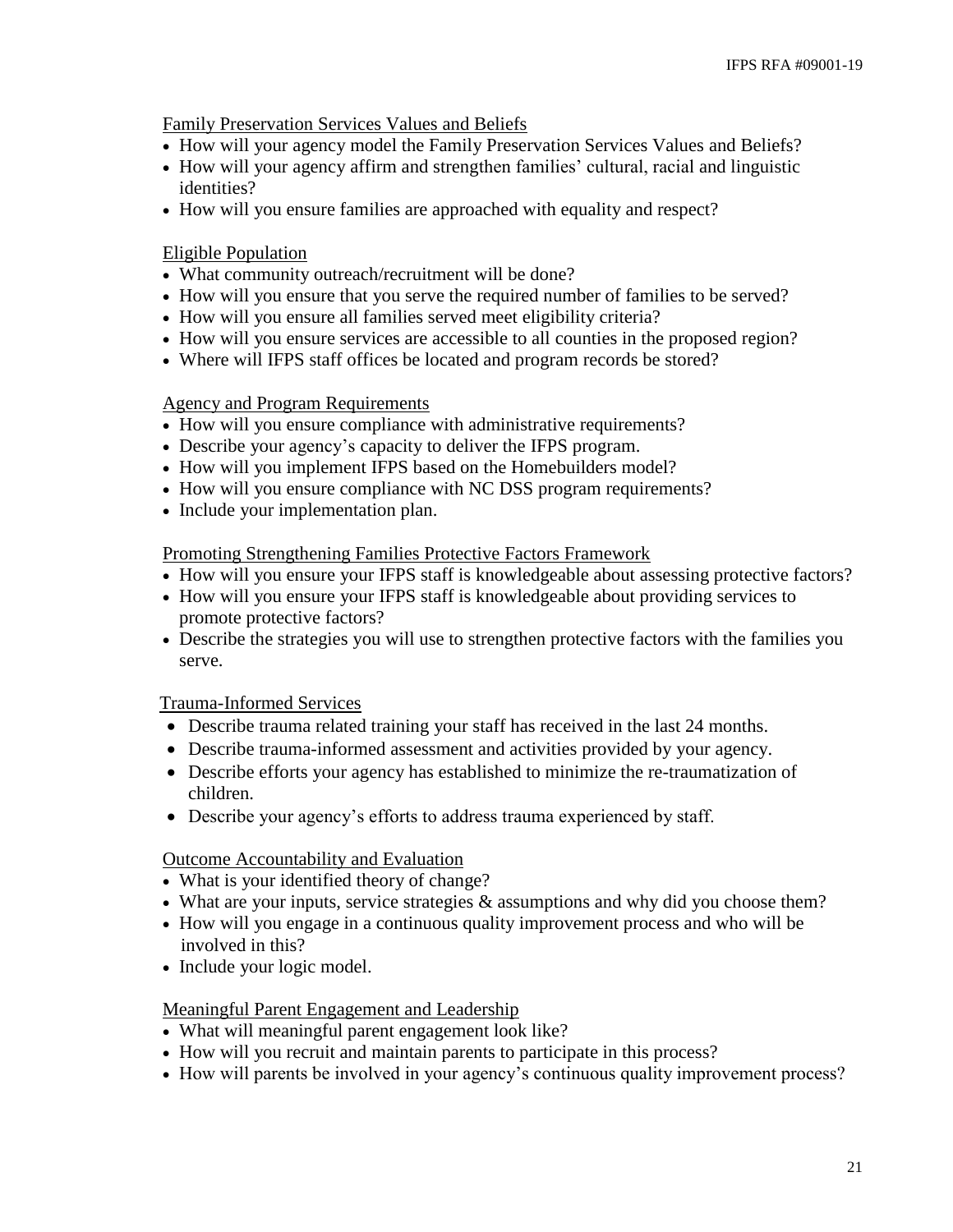Collaborative Partnerships

- What formal and informal resources are being used to support families?
- What is your relationship with the County DSSs in your region?
- How do you communicate your agency's available services to your community?
- How is your agency contributing to community efforts to prevent child maltreatment?
- Include your MOAs and letters of support.

**Organizational Capacity** (2 page limit, *not including organizational chart, board profile and job descriptions*). Successful applicants have strong organizational capacity to help achieve their goals. Organizational capacity includes but is not limited to, sound programmatic and fiscal policies and procedures, adequate staff, professional development opportunities, meaningful staff supervision time, engaged board and community stakeholders, sufficient resources, and a strong data and evaluation process.

This section should include, but not be limited to the following (do not mention staff names, only position titles):

- State the mission of the organization and how it relates to programming.
- Describe the history of your organization within the community and provide evidence that it has the capacity to serve and reach the target population.
- Will any of the proposed services be outsourced to a subcontractor? If so, describe how the services will regularly be monitored and performance evaluated.
- Who will oversee the administration and supervision of the proposed services and what are their qualifications?
- How will you support additional costs not covered by this award? *Please note: participants may not be charged fees for services funded by this award.*
- Include an **Organizational Chart** of your agency showing how the program fits into the organization's structure. Do *not* include names, only use position titles.
- Complete the **Board Member Profile**, listing your current board members, their board position and contact information.
- Include **Job Descriptions** for all positions related to the IFPS program. Do *not* include names, only use position titles.
- Who will be responsible for submitting all financial forms and the individual's experience with submitting budget modifications and monitoring agency/award spending?

## **Sustainability Plan** (1 page limit, *not including anticipated revenue summary and funding chart).*

Applicants must address the potential for continuing the project beyond the initial award period, as the funding available from this source may not be available on a recurring basis. Sustainability is important because a break in services for families and children may increase risk of child maltreatment and removal. Applications may include actions that will be taken to ensure continuity of programming and identifying specific funding sources that will be contacted**.** Describe a *3 year sustainability plan* that includes a plan for diversifying funding for the program. Include the following:

- The types of support and resources from the applicant organization and their partners.
- In-kind resources.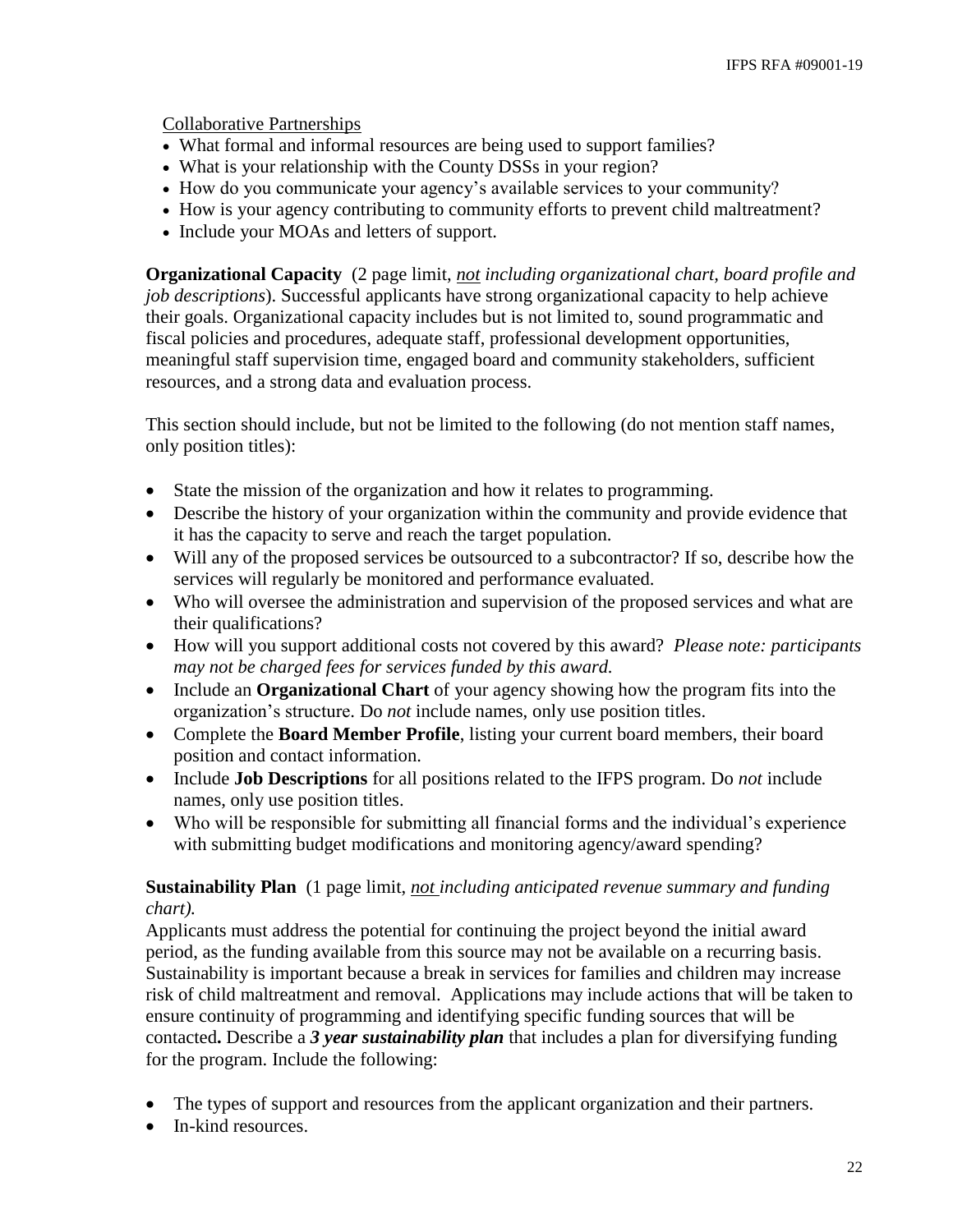A funds diversification plan which includes identification of sources and types of local, state and federal funds, as well as foundations and corporate sources.

#### *Complete the* **Anticipated Revenue Summary Form** *and* **Funding Chart.**

#### **Budget Narrative & Requirements**

Based on the availability of funding, annual funding awards will remain the same for SFY17, SFY18 and SFY19, as outlined in Appendix D.

*NC DSS will reimburse the IFPS contractor \$6,300 per family served for the full 28-day period. The 1st payment of \$3,150 may be requested on the DSS-1571 III (Administrative Costs Report) after 7 days of service. The 2nd payment of \$3,150 may be requested on the 1571 after 28 days of service. This must also be accompanied with the DSS 1571 –* Addendum which lists the families served for both time periods. If a family terminates services prior to 7 days, the contractor receives no payment. If a family terminates services after 7 days but prior to 28 days, the contractor only receives the  $1<sup>st</sup>$  payment of \$3,150.

Applicants are not required to submit a line item budget because funding amounts are determined by NC DSS and payments are made at a preset amount per family served; however, applicants must submit a budget narrative explaining how their expenditures will help the IFPS program meet its deliverables. The budget narrative is subject to the following requirements:

- All funds received by the contractor must be expended for the IFPS program in the state fiscal year in which they are received. Unused funds must be repaid to NC DSS.
- Include a draft Sub-Contractors Agreement, if subcontractor(s) will be used.
- Lease Agreement/Mortgage Documentation, if funds will be used for this purpose.
- Expenditures for travel and daily subsistence must be in accordance with state approved rates. The Office of State Budget and Management (OSBM) prepares the Budget Manual which includes current state approved travel and daily subsistence rates and can be located through the following link: [http://www.osbm.state.nc.us/files/pdf\\_files/BudgetManual.pdf](http://www.osbm.state.nc.us/files/pdf_files/BudgetManual.pdf)
- Funds may not be used to purchase or renovate real estate nor purchase or lease vehicles.
- Tangible equipment costing \$3,000 or more requires justification and three price quotes.
- Contractors which received funding in previous years to purchase equipment (i.e. computers, televisions, video players) will not be approved to purchase duplicate equipment under this award, unless the need is clearly articulated.
- Funds from this award may not be used to supplant other funds.
- Award amounts do not require a local match.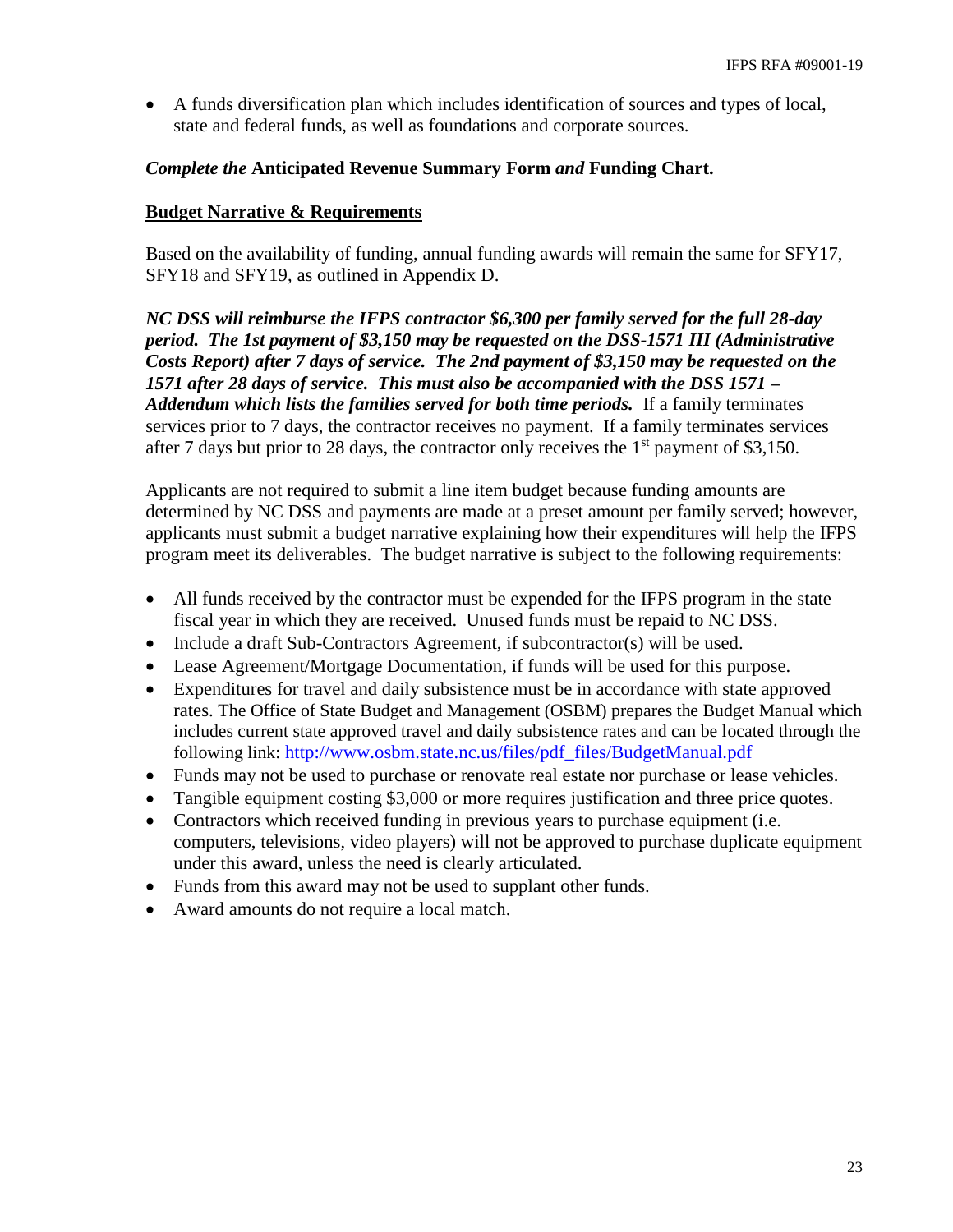# **APPENDIX A**

# **Application Checklist (All required documents can be accessed in Appendix F)**

| Cover letter on agency letterhead                                                                                                                                                                                                                                                                                                                                                                                                                                                                                                                                          |
|----------------------------------------------------------------------------------------------------------------------------------------------------------------------------------------------------------------------------------------------------------------------------------------------------------------------------------------------------------------------------------------------------------------------------------------------------------------------------------------------------------------------------------------------------------------------------|
| <b>Application Checklist</b>                                                                                                                                                                                                                                                                                                                                                                                                                                                                                                                                               |
| Scope of Work – will include the following sections:                                                                                                                                                                                                                                                                                                                                                                                                                                                                                                                       |
| Direct Client Services Face Sheet<br><b>Application Summary</b><br>Needs Assessment<br>Project Design (please include the following):<br>Logic Model<br><b>Implementation Plan</b><br>٠<br>• MOAs with all DSSs in proposed region<br>Letters of Support (3)<br>٠<br>Organizational Capacity (please include the following):<br>Organizational Chart<br>٠<br><b>Board Member Profile</b><br>٠<br>Job Descriptions (for all IFPS staff)<br>٠<br>Sustainability Plan (please include the following):<br><b>Anticipated Revenue Summary</b><br>٠<br><b>Funding Chart</b><br>٠ |
| Budget Narrative - attach the following, as needed:<br>Draft of Sub-Contractor(s) Agreement(s)<br>Lease Agreement/Mortgage Documentation<br>٠                                                                                                                                                                                                                                                                                                                                                                                                                              |
| Conflict of Interest-Notarized (Include organizational conflict of interest policy).                                                                                                                                                                                                                                                                                                                                                                                                                                                                                       |
| No Overdue Tax Form - Notarized & printed on Agency letterhead (non-governmental agencies only)                                                                                                                                                                                                                                                                                                                                                                                                                                                                            |
| IRS Federal Tax Exempt Letter $(501)(c)(3)$ (non-profit) or Verification of Tax ID (governmental)                                                                                                                                                                                                                                                                                                                                                                                                                                                                          |
| <b>Federal Certifications</b>                                                                                                                                                                                                                                                                                                                                                                                                                                                                                                                                              |
| <b>State Certification</b>                                                                                                                                                                                                                                                                                                                                                                                                                                                                                                                                                 |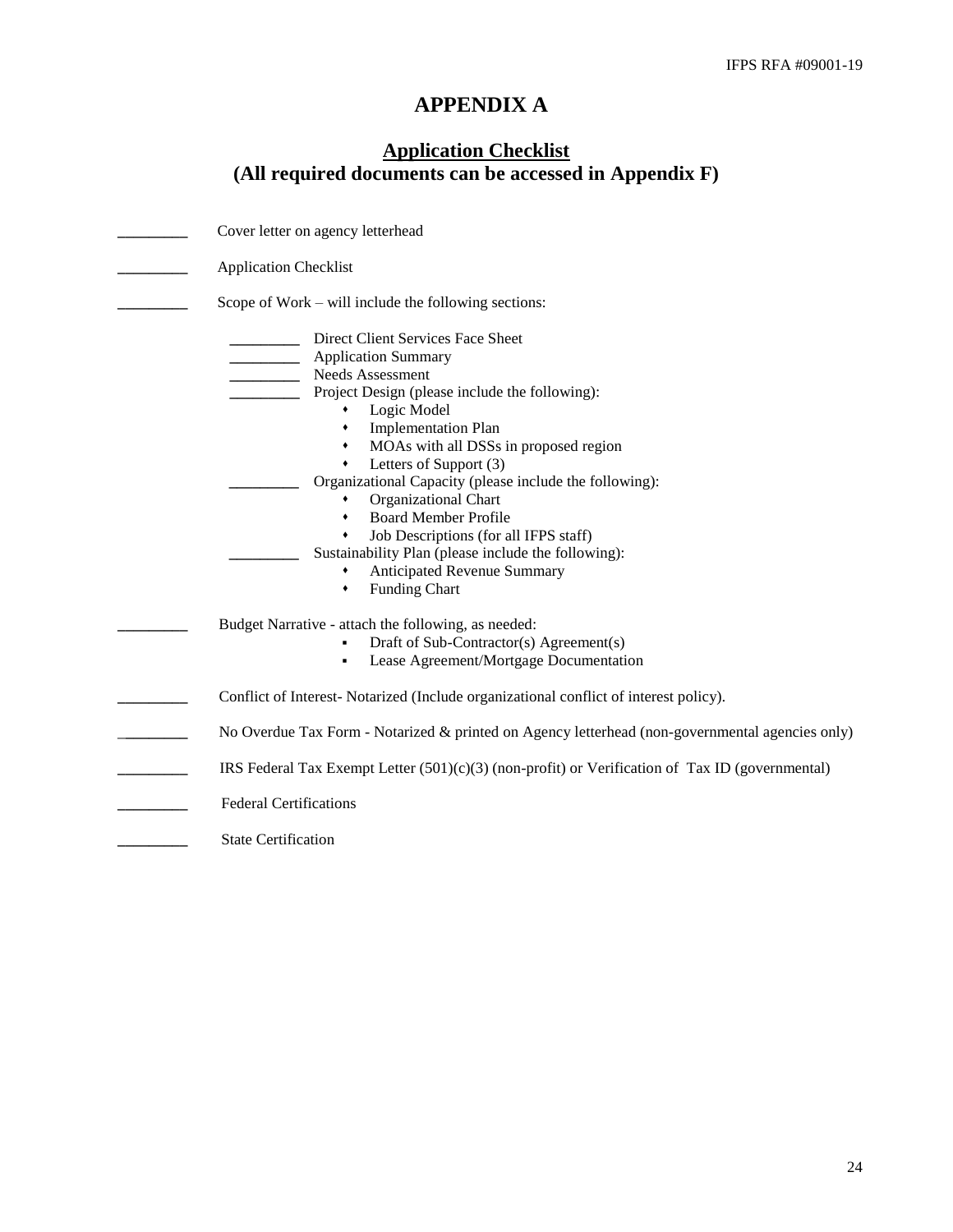# **APPENDIX B**

#### **SFY 2017-2019 COMMUNITY BASED PROGRAMS READER RECORDING SHEET - IFPS PROGRAMS**

,我们也不会有什么。""我们的人,我们也不会有什么?""我们的人,我们也不会有什么?""我们的人,我们的人,我们的人,我们的人,我们的人,我们的人,我们的人,我

**Reader:** \_\_\_\_\_\_\_\_\_\_\_\_\_\_\_\_\_\_\_\_\_\_\_\_\_\_\_\_\_\_\_\_\_\_\_\_\_\_\_\_\_\_\_\_\_\_\_\_\_\_ **Total Reader Points Awarded: \_\_\_\_\_\_\_\_\_\_\_\_\_\_\_\_\_\_\_\_\_\_**

**Applicant:** \_\_\_\_\_\_\_\_\_\_\_\_\_\_\_\_\_\_\_\_\_\_\_\_\_\_\_\_\_\_\_\_\_\_\_\_\_\_\_\_\_\_\_\_\_\_\_\_

| <b>Funding Criteria</b>                                                    | <b>Clarification</b>                                                                                                                                                                                                                                                                                                       | <b>Score Range</b> | <b>Points Awarded</b>    |
|----------------------------------------------------------------------------|----------------------------------------------------------------------------------------------------------------------------------------------------------------------------------------------------------------------------------------------------------------------------------------------------------------------------|--------------------|--------------------------|
| <b>I. Application Summary</b>                                              |                                                                                                                                                                                                                                                                                                                            |                    | <b>5 Maximum Points</b>  |
|                                                                            | Applicant submitted letter of intent by due date (NC DSS will provide this information).                                                                                                                                                                                                                                   | $0-1$ point        |                          |
|                                                                            | Applicant provides a clear and concise summary of proposed services.                                                                                                                                                                                                                                                       | 0-4 points         |                          |
|                                                                            | Subtract (-1) point if the applicant exceeded 2 pages for the application summary.                                                                                                                                                                                                                                         |                    |                          |
|                                                                            |                                                                                                                                                                                                                                                                                                                            | <b>Subtotal</b>    |                          |
| <b>II. Needs Assessment</b>                                                |                                                                                                                                                                                                                                                                                                                            |                    | <b>10 Maximum Points</b> |
|                                                                            | Clearly stated sources of needs assessment data.                                                                                                                                                                                                                                                                           | $0-1$ point        |                          |
|                                                                            | Applicant speaks to region's child maltreatment rate, contributing factors, and how the proposed<br>$\blacksquare$<br>program may mitigate the incidence of child maltreatment.                                                                                                                                            | 0-3 points         |                          |
|                                                                            | Program fits into the community's continuum of services.                                                                                                                                                                                                                                                                   | 0-3 points         |                          |
|                                                                            | Demographics of the area are provided.                                                                                                                                                                                                                                                                                     | 0-3 points         |                          |
|                                                                            | Subtract (-1) point if the applicant exceeded 3 pages for this section.                                                                                                                                                                                                                                                    |                    |                          |
|                                                                            |                                                                                                                                                                                                                                                                                                                            | <b>Subtotal</b>    |                          |
| <b>III. Project Design</b>                                                 |                                                                                                                                                                                                                                                                                                                            |                    | <b>56 Maximum Points</b> |
| <b>Family Preservation</b><br><b>Services Values and</b><br><b>Beliefs</b> | Applicant discusses how they will support the Family Preservation Services Values and Beliefs.<br>Applicant states how they will demonstrate cultural competency.                                                                                                                                                          | 0-4 points         |                          |
| <b>Eligible Population</b>                                                 | Applicant discusses planned outreach/recruitment efforts.<br>٠<br>Applicant describes procedure for ensuring family eligibility.<br>Location of staff offices and program records is stated.<br>٠                                                                                                                          | 0-4 points         |                          |
| <b>Agency and Program</b><br><b>Requirements</b>                           | Applicant describes procedures to ensure contractual compliance.<br>٠<br>Applicant demonstrates strong understanding of Homebuilders model.<br>Applicant describes procedures to ensure compliance with the IFPS program model.<br>Implementation Plan Form is included and demonstrates capacity to conduct IFPS program. | 0-8 points         |                          |
| <b>Promoting Protective</b><br><b>Factors</b>                              | Applicant demonstrates understanding of all 5 protective factors.<br>٠<br>Applicant describes strategies it will use to strengthen protective factors with families.<br>٠                                                                                                                                                  | 0-8 points         |                          |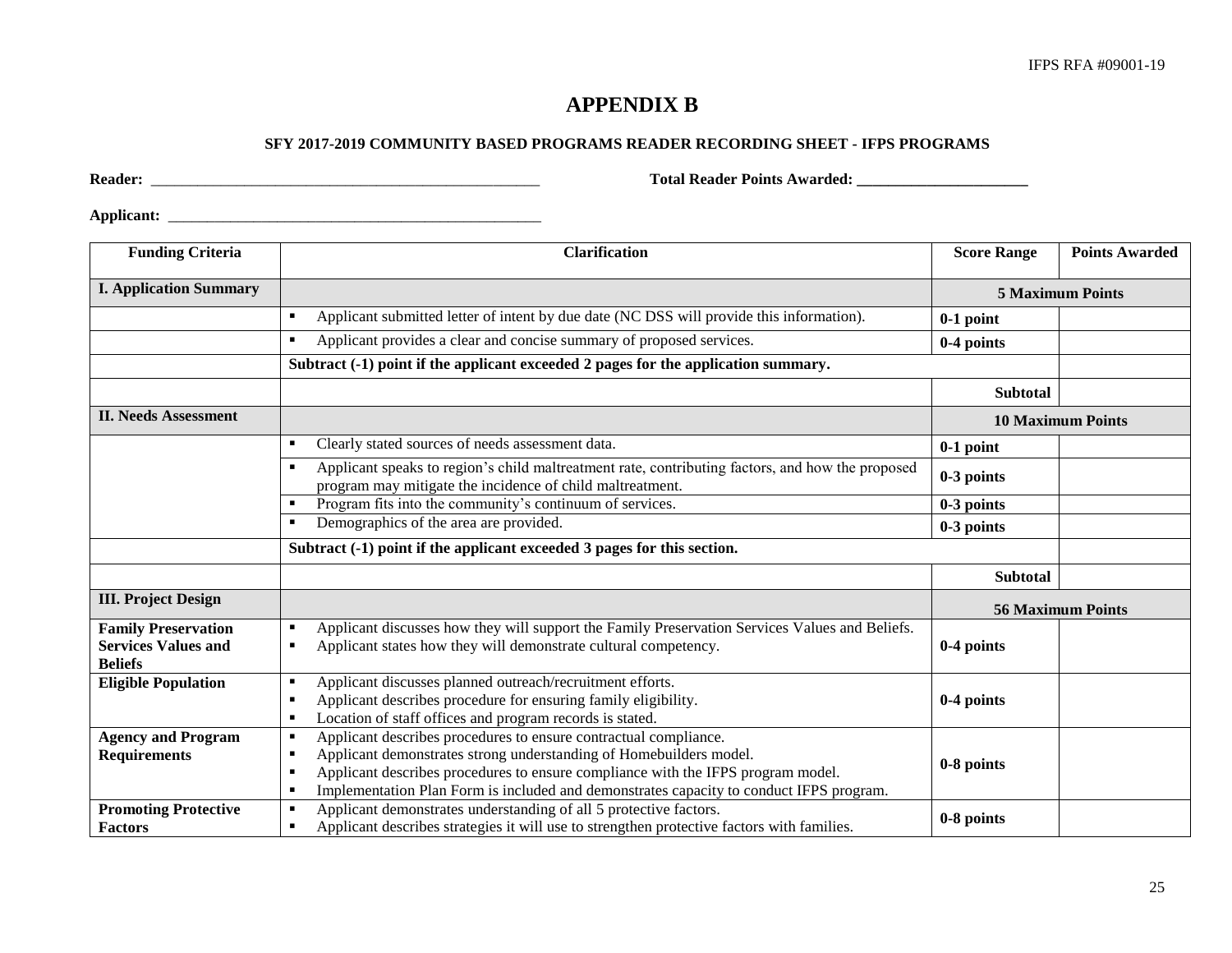|                                       | Applicant describes plan to ensure staff's ability to conduct assessment and provide services to                                                 |                          |  |
|---------------------------------------|--------------------------------------------------------------------------------------------------------------------------------------------------|--------------------------|--|
|                                       | promote protective factors.                                                                                                                      |                          |  |
| <b>Trauma-Informed</b>                | Applicant demonstrates the ability to conduct assessment and provide services to address trauma.<br>$\blacksquare$                               |                          |  |
| <b>Services</b>                       | Applicant describes its efforts to minimize the re-traumatization of children.<br>$\blacksquare$                                                 | 0-8 points               |  |
|                                       | Applicant describes efforts to address trauma experienced by staff.<br>$\blacksquare$                                                            |                          |  |
| <b>Outcome Accountability</b>         | Applicant identifies their inputs, service strategies and assumptions, and explains why these were                                               |                          |  |
| and Evaluation                        | chosen.                                                                                                                                          | 0-6 points               |  |
|                                       | Applicant explains how they will conduct their continuous quality improvement process.<br>$\blacksquare$                                         |                          |  |
|                                       | Logic model is included and accurately reflects required components.<br>$\blacksquare$                                                           |                          |  |
| <b>Meaningful Parent</b>              | Applicant explains what meaningful parent engagement looks like in their agency.<br>п                                                            |                          |  |
| <b>Engagement</b> and                 | Applicant discusses how they will recruit parents and support their retention.                                                                   | 0-4 points               |  |
| Leadership                            | Parent involvement in the applicant's continuous quality improvement process is discussed.<br>$\blacksquare$                                     |                          |  |
| <b>Collaborative</b>                  | Community partners who are supporting service delivery are identified.<br>$\blacksquare$                                                         |                          |  |
| <b>Partnerships</b>                   | Relationship with the County DSSs in the proposed region is discussed.<br>$\blacksquare$                                                         |                          |  |
|                                       | Applicant discusses how they are contributing to community child maltreatment prevention                                                         |                          |  |
|                                       | efforts.                                                                                                                                         | 0-14 points              |  |
|                                       | A minimum of <b>three required</b> letters of support are included. ( <i>l point per letter</i> )<br>$\blacksquare$                              |                          |  |
|                                       | MOAs for all County DSSs in the region are included. (Calculation; each county letter's point                                                    |                          |  |
|                                       | value is 9 divided by the number of counties in the region. Ex: 9 divided by 11 counties = .82                                                   |                          |  |
|                                       | points, therefore deduct .82 for each missing letter.)                                                                                           |                          |  |
|                                       | Subtract (-1) point if the applicant exceeded 15 pages (not including logic model, implementation plan, MOAs and                                 |                          |  |
|                                       |                                                                                                                                                  |                          |  |
|                                       | letters of support).                                                                                                                             |                          |  |
|                                       |                                                                                                                                                  | <b>Subtotal</b>          |  |
| <b>IV.</b> Organizational<br>Capacity |                                                                                                                                                  | <b>13 Maximum Points</b> |  |
|                                       | A brief description of the organization's history and structure is provided.<br>٠                                                                | $0-3$ points             |  |
|                                       | Organization's mission clearly relates to programming.                                                                                           | $0-2$ points             |  |
|                                       | Applicant demonstrates capacity to serve and reach the target population.                                                                        | 0-4 points               |  |
|                                       | Board Member Profile is complete.<br>٠                                                                                                           | $0-1$ point              |  |
|                                       | Organizational Chart is included and provides evidence that there is a support structure in place.                                               | 0-1 points               |  |
|                                       | Job Descriptions included for all IFPS staff positions<br>٠                                                                                      | 0-2 points               |  |
|                                       | Subtract (-1) point if the applicant exceeded 2 pages (not including board profile, organizational chart, job<br>descriptions) for this section. |                          |  |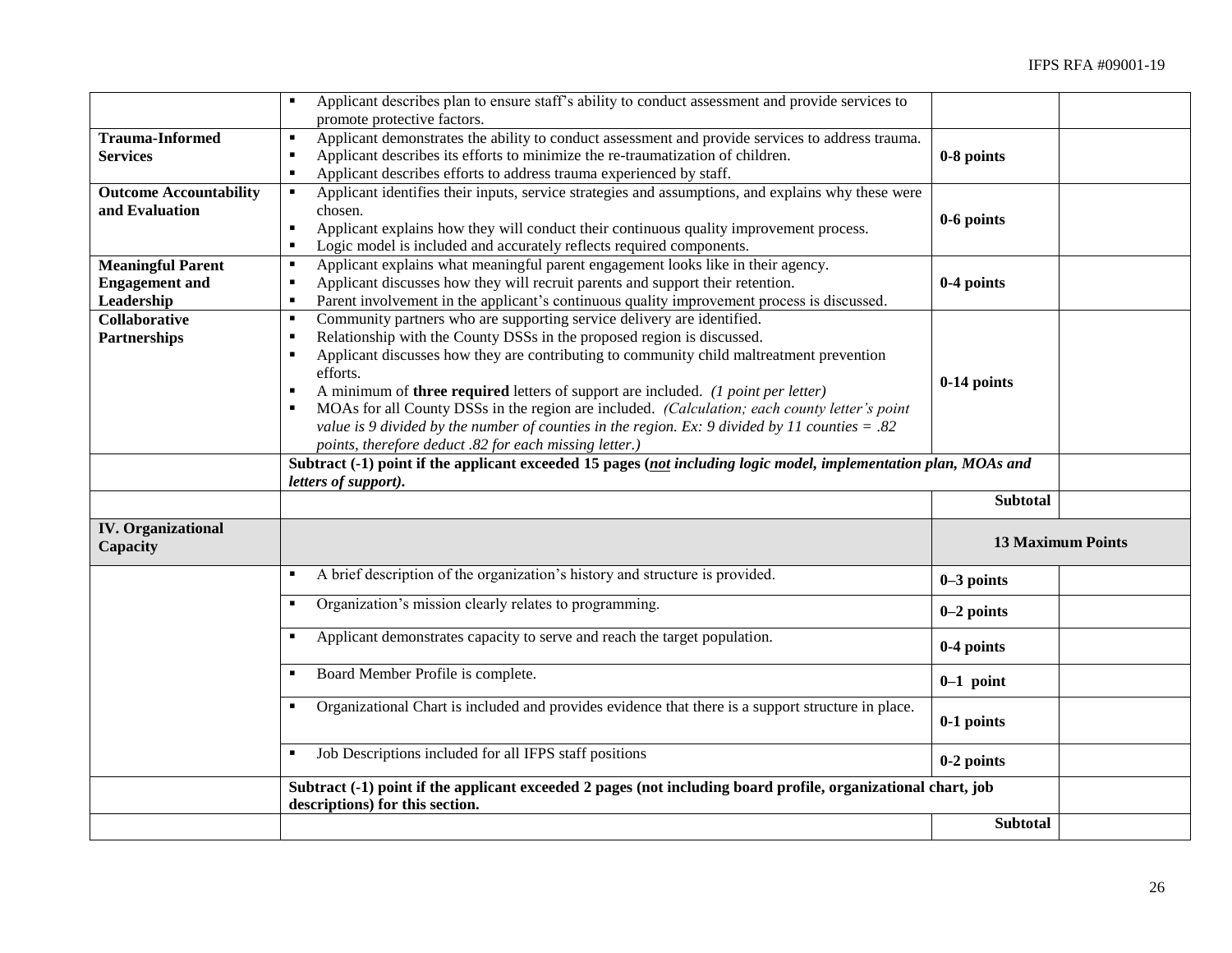| V. Sustainability                     |                                                                                                                                                                                      | <b>7 Maximum Points</b> |  |
|---------------------------------------|--------------------------------------------------------------------------------------------------------------------------------------------------------------------------------------|-------------------------|--|
|                                       | A three year plan for possible funding is clearly described, including a list of potential funding<br>sources.                                                                       | $0-5$ points            |  |
|                                       | Anticipated Revenue Summary Form is complete.                                                                                                                                        | $0-1$ point             |  |
|                                       | Funding Chart is complete.                                                                                                                                                           | $0-1$ point             |  |
|                                       | Subtract (-1) point if the applicant exceeded 1page (not including worksheets) for this section.                                                                                     |                         |  |
|                                       |                                                                                                                                                                                      | <b>Subtotal</b>         |  |
| <b>VII. Budget Narrative</b>          |                                                                                                                                                                                      | <b>9 Maximum Points</b> |  |
|                                       | The amount listed in the budget matches the regional funding chart in Appendix D.<br>٠                                                                                               | $0-1$ points            |  |
|                                       | The budget narrative provides justification for the projected expenses, is clearly articulated and<br>is sufficient to support the goals and activities outlined in the application. | $0-5$ points            |  |
|                                       | The budget narrative includes supplemental documents, as needed (cost allocation plan, draft of<br>Subcontractor(s) Agreement(s), lease agreement/mortgage documentation).           | 0-3 points              |  |
|                                       |                                                                                                                                                                                      | <b>Subtotal</b>         |  |
| <b>TOTAL POINTS</b><br><b>AWARDED</b> | Please add section subtotals and transfer this amount to the front page of the scoring sheet                                                                                         |                         |  |

# **It is required to complete the following sections. Please bullet point areas of strength and concern.**

| <b>Areas of Strength:</b> |  |
|---------------------------|--|
|                           |  |
|                           |  |
|                           |  |
|                           |  |
|                           |  |
|                           |  |
|                           |  |
|                           |  |
|                           |  |
|                           |  |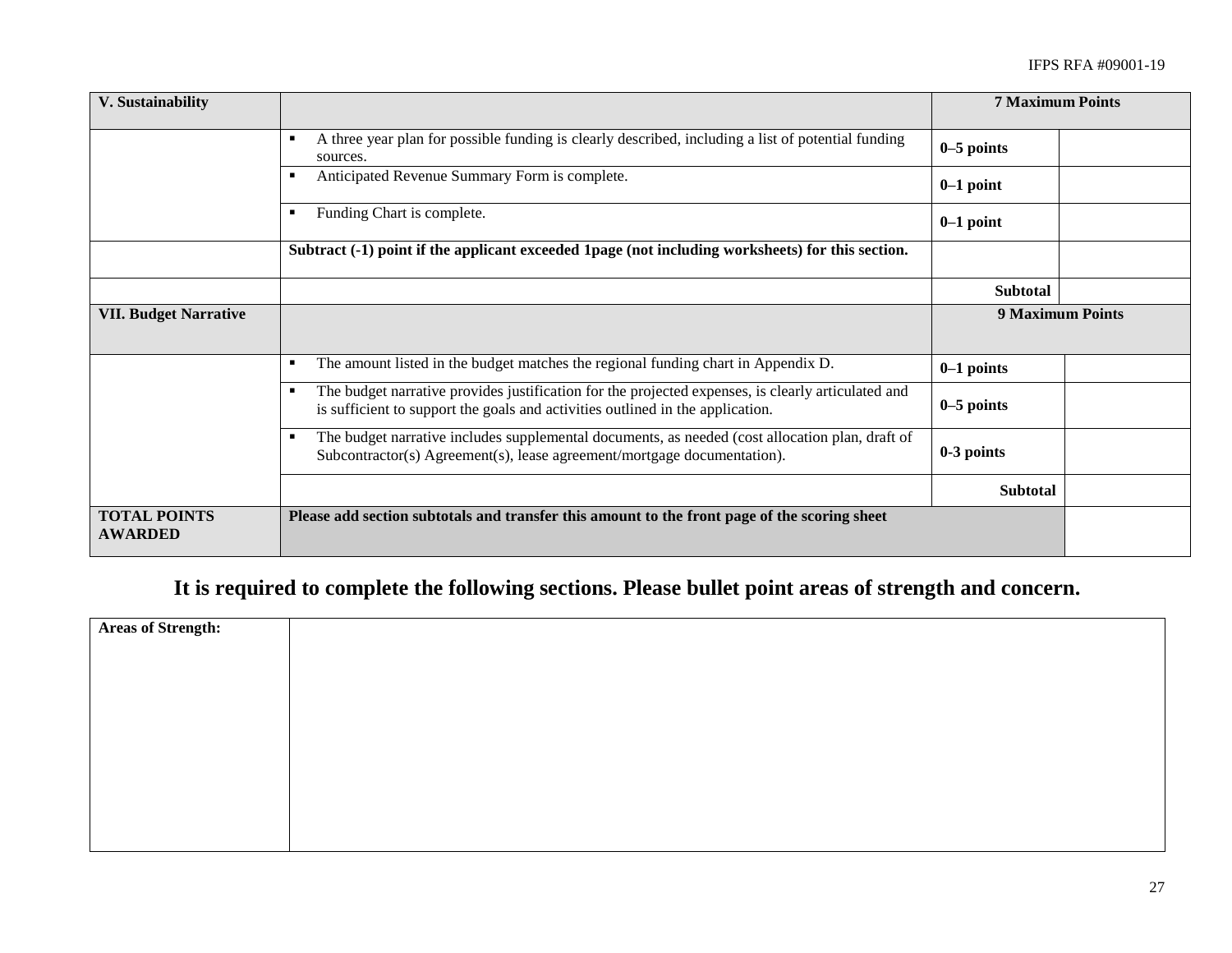| <b>Areas of Concern/</b><br><b>Questions Needing<br/>Clarification:</b> |  |
|-------------------------------------------------------------------------|--|
|                                                                         |  |
|                                                                         |  |
|                                                                         |  |
|                                                                         |  |

#### **Other Comments:**

 $\overline{\phantom{a}}$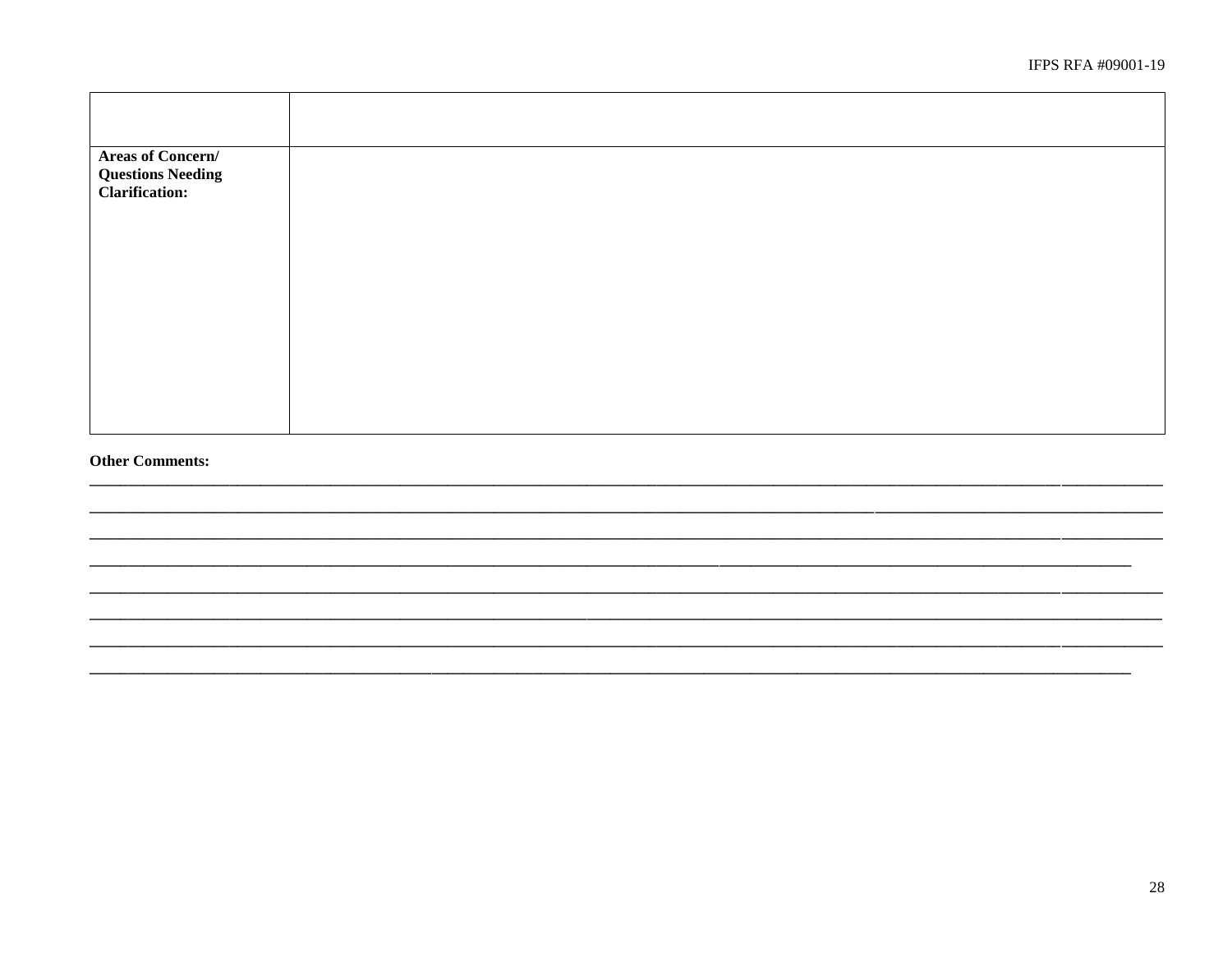# **APPENDIX C North Carolina County IFPS Eligibility Data**

## **The following are the average yearly numbers of children eligible for IFPS in SFY13, SFY14 & SFY15.**

| <b>Region 1</b> |         |        | <b>Region 5</b> |         |        | <b>Region 9</b>  |         |       |
|-----------------|---------|--------|-----------------|---------|--------|------------------|---------|-------|
| Cherokee        | 98.67   | 0.65%  | Davidson        | 269.33  | 1.77%  | Bladen           | 37.33   | 0.25% |
| Clay            | 27.67   | 0.18%  | Davie           | 135.33  | 0.89%  | <b>Brunswick</b> | 159.33  | 1.05% |
| Graham          | 29.00   | 0.19%  | Forsyth         | 175.33  | 1.15%  | Columbus         | 149.67  | 0.99% |
| Haywood         | 271.00  | 1.78%  | Iredell         | 511.00  | 3.36%  | Duplin           | 58.67   | 0.39% |
| Jackson         | 126.67  | 0.83%  | Rockingham      | 293.00  | 1.93%  | New Hanover      | 412.67  | 2.72% |
| Macon           | 61.00   | 0.40%  | Rowan           | 172.67  | 1.14%  | Pender           | 46.00   | 0.30% |
| Swain           | 65.33   | 0.43%  | <b>Stokes</b>   | 107.33  | 0.71%  | Robeson          | 496.67  | 3.27% |
| Transylvania    | 69.67   | 0.46%  | Surry           | 110.67  | 0.73%  | Sampson          | 125.67  | 0.83% |
| <b>Total</b>    | 749.00  | 4.93%  | Yadkin          | 66.67   | 0.44%  | Total            | 1486.00 | 9.78% |
|                 |         |        | <b>Total</b>    | 1841.33 | 12.12% |                  |         |       |
| <b>Region 2</b> |         |        |                 |         |        | <b>Region 10</b> |         |       |
| Avery           | 20.67   | 0.14%  | <b>Region 6</b> |         |        | <b>Bertie</b>    | 3.00    | 0.02% |
| <b>Buncombe</b> | 517.67  | 3.41%  | Alamance        | 160.00  | 1.05%  | Camden           | 7.33    | 0.05% |
| Henderson       | 173.00  | 1.14%  | Caswell         | 22.33   | 0.15%  | Chowan           | 19.33   | 0.13% |
| Madison         | 82.33   | 0.54%  | Chatham         | 94.33   | 0.62%  | Currituck        | 60.00   | 0.39% |
| McDowell        | 142.33  | 0.94%  | Guilford        | 337.00  | 2.22%  | Dare             | 43.33   | 0.29% |
| Mitchell        | 32.67   | 0.22%  | Orange          | 125.33  | 0.83%  | Gates            | 4.00    | 0.03% |
| Polk            | 22.00   | 0.14%  | Person          | 92.67   | 0.61%  | Halifax          | 142.67  | 0.94% |
| Rutherford      | 296.67  | 1.95%  | Randolph        | 143.33  | 0.94%  | Hertford         | 2.67    | 0.02% |
| Yancey          | 38.33   | 0.25%  | <b>Total</b>    | 975.00  | 6.42%  | Martin           | 21.33   | 0.14% |
| <b>Total</b>    | 1325.67 | 8.73%  |                 |         |        | Northampton      | 12.33   | 0.08% |
|                 |         |        | <b>Region 7</b> |         |        | Pasquotank       | 80.67   | 0.53% |
| <b>Region 3</b> |         |        | Anson           | 40.67   | 0.27%  | Perquimans       | 8.33    | 0.05% |
| Alexander       | 164.67  | 1.08%  | Cumberland      | 531.33  | 3.50%  | Tyrrell          | 3.00    | 0.02% |
| Alleghany       | 39.00   | 0.26%  | Harnett         | 236.33  | 1.56%  | Washington       | 11.67   | 0.08% |
| Ashe            | 87.33   | 0.57%  | Hoke            | 37.67   | 0.25%  | <b>Total</b>     | 419.67  | 2.76% |
| <b>Burke</b>    | 271.67  | 1.79%  | Lee             | 82.00   | 0.54%  |                  |         |       |
| Caldwell        | 335.67  | 2.21%  | Montgomery      | 64.00   | 0.42%  | <b>Region 11</b> |         |       |
| Catawba         | 321.00  | 2.11%  | Moore           | 106.67  | 0.70%  | <b>Beaufort</b>  | 79.00   | 0.52% |
| Watauga         | 52.67   | 0.35%  | Richmond        | 50.33   | 0.33%  | Carteret         | 87.00   | 0.57% |
| Wilkes          | 187.67  | 1.24%  | Scotland        | 104.33  | 0.69%  | Craven           | 160.33  | 1.06% |
| <b>Total</b>    | 1459.67 | 9.61%  | <b>Total</b>    | 1253.33 | 8.25%  | Greene           | 20.67   | 0.14% |
|                 |         |        |                 |         |        | Hyde             | 0.67    | 0.00% |
| <b>Region 4</b> |         |        | <b>Region 8</b> |         |        | Jones            | 13.67   | 0.09% |
| Cabarrus        | 184.67  | 1.22%  | Durham          | 321.67  | 2.12%  | Lenoir           | 125.00  | 0.82% |
| Cleveland       | 262.33  | 1.73%  | Edgecombe       | 158.00  | 1.04%  | Onslow           | 338.33  | 2.23% |
| Gaston          | 305.00  | 2.01%  | Franklin        | 72.00   | 0.47%  | Pamlico          | 25.33   | 0.17% |
| Lincoln         | 123.00  | 0.81%  | Granville       | 72.67   | 0.48%  | Pitt             | 241.67  | 1.59% |
| Mecklenburg     | 1120.33 | 7.38%  | Johnston        | 226.33  | 1.49%  | Total            | 1091.67 | 7.19% |
| Stanly          | 153.33  | 1.01%  | Nash            | 133.67  | 0.88%  |                  |         |       |
| Union           | 162.33  | 1.07%  | Vance           | 134.33  | 0.88%  |                  |         |       |
| <b>Total</b>    | 2311.00 | 15.21% | Wake            | 920.00  | 6.06%  |                  |         |       |
|                 |         |        | Warren          | 21.00   | 0.14%  |                  |         |       |
|                 |         |        | Wayne           | 130.67  | 0.86%  |                  |         |       |
|                 |         |        | Wilson          | 87.67   | 0.58%  |                  |         |       |
|                 |         |        | <b>Total</b>    | 2278.00 | 15.00% |                  |         |       |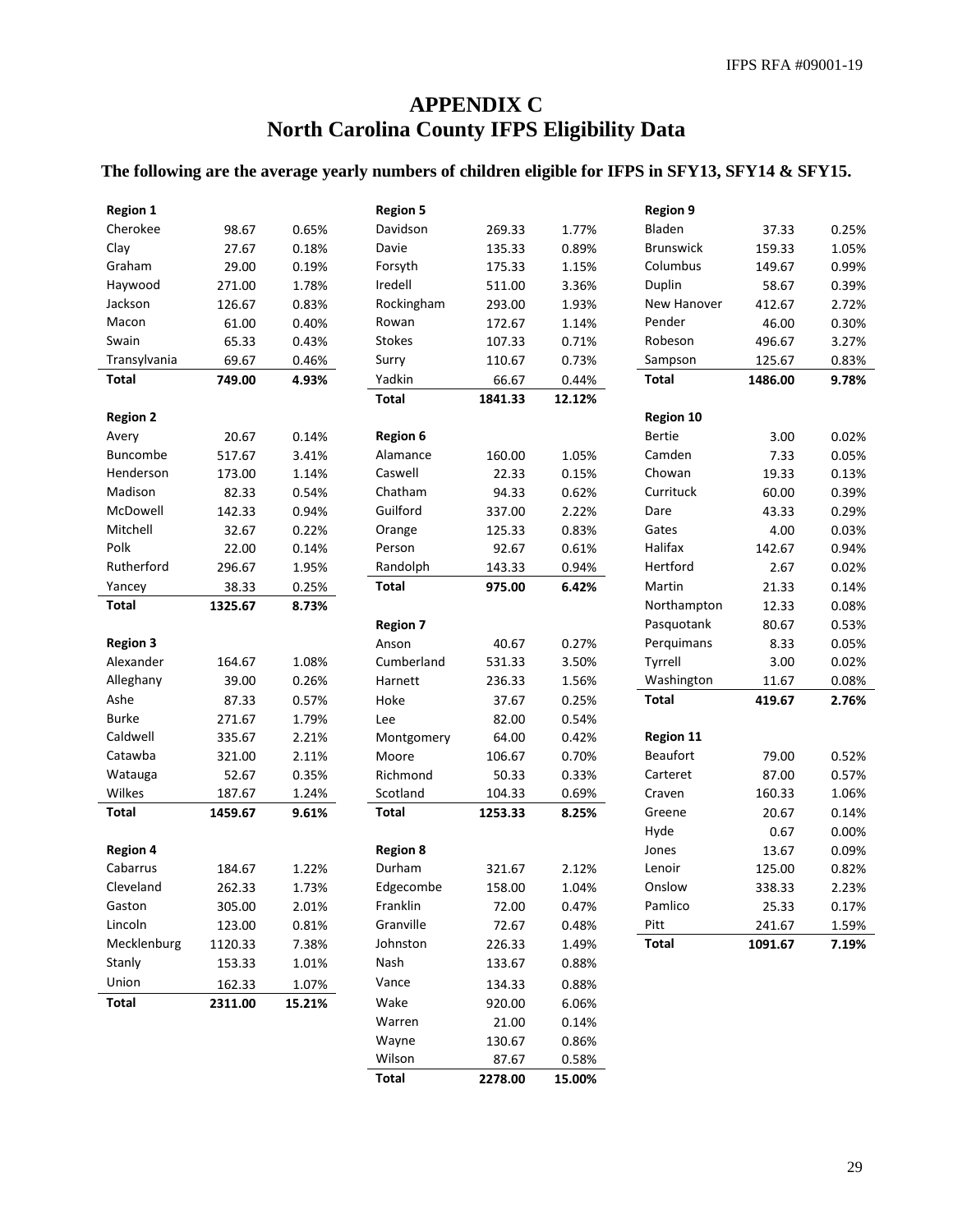# **APPENDIX D** SFY17/19 IFPS Regions

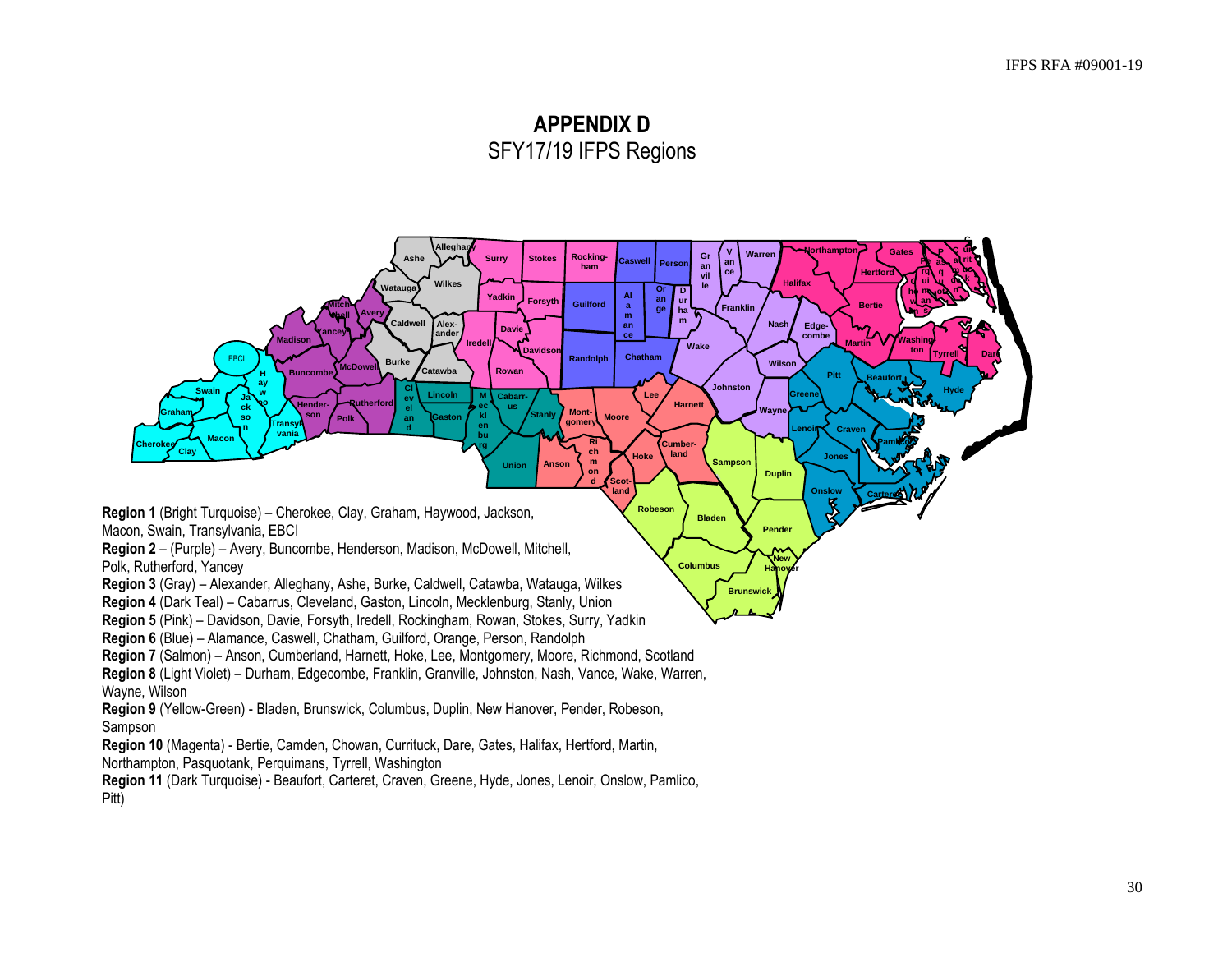| <b>Region</b>  | <b>Funding</b><br><b>Allocation</b> | <b>Number of Families to be Served</b><br>$(\$6,300$ per unit) |
|----------------|-------------------------------------|----------------------------------------------------------------|
| $\mathbf{1}$   | \$157,500                           | 25                                                             |
| $\overline{2}$ | \$283,500                           | 45                                                             |
| 3              | \$308,700                           | 49                                                             |
| $\overline{4}$ | \$491,400                           | 78                                                             |
| 5              | \$390,600                           | 62                                                             |
| 6              | \$207,900                           | 33                                                             |
| $\overline{7}$ | \$270,900                           | 43                                                             |
| 8              | \$485,100                           | 77                                                             |
| 9              | \$315,000                           | 50                                                             |
| 10             | \$88,200                            | 14                                                             |
| 11             | \$233,100                           | 37                                                             |
| <b>Totals</b>  | \$3,231,900                         | 513                                                            |

# **IFPS Funding Allocated for Each Region Per Year**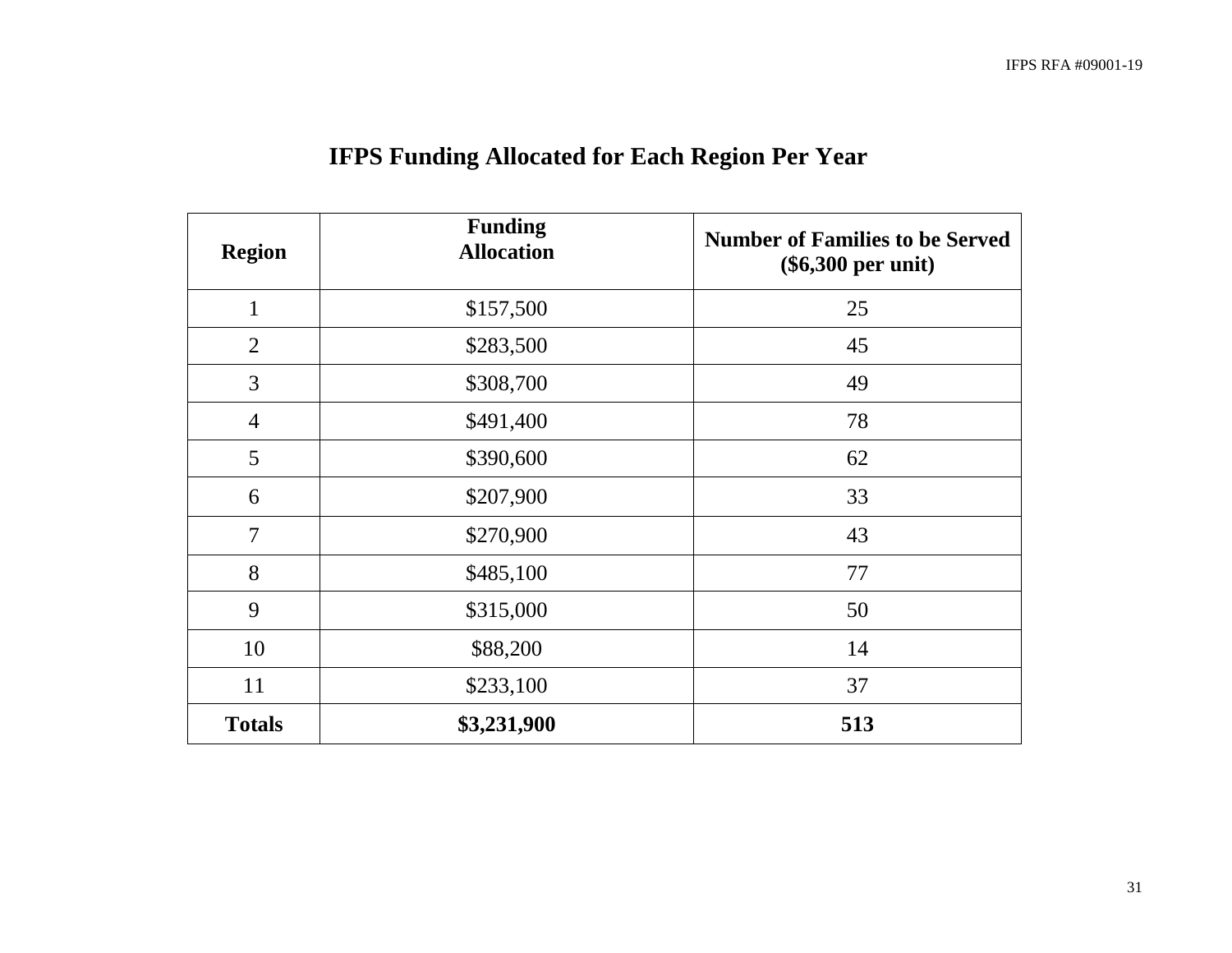# **APPENDIX E IFPS Program Logic Model** *form*

IFPS Shared Vision: Consistent with family-centered practice, IFPS provides children with safe, nurturing environments that promote their physical, social and emotional well-being by promoting protective factors, addressing traumatic experiences and decreasing risk factors in families and communities.

| <b>INPUTS</b><br>(Resources)                                                                                               | <b>Activities/Services</b> | <b>OUTPUTS</b><br>Population                                                        | <b>OUTCOMES</b>                                                                                                                                                                                                                                                                                                           |                                                                                                                                                                                                                                                |                                                                                                                                                                                                                                                |
|----------------------------------------------------------------------------------------------------------------------------|----------------------------|-------------------------------------------------------------------------------------|---------------------------------------------------------------------------------------------------------------------------------------------------------------------------------------------------------------------------------------------------------------------------------------------------------------------------|------------------------------------------------------------------------------------------------------------------------------------------------------------------------------------------------------------------------------------------------|------------------------------------------------------------------------------------------------------------------------------------------------------------------------------------------------------------------------------------------------|
|                                                                                                                            |                            | Served                                                                              | Short-term                                                                                                                                                                                                                                                                                                                | Intermediate                                                                                                                                                                                                                                   | Long-term                                                                                                                                                                                                                                      |
|                                                                                                                            |                            | Families in which<br>a child is at<br>imminent risk of<br>removal from the<br>home. | * In 90% of families, the<br>children will not enter<br>foster care by case<br>closure.<br>* 90% of families will<br>demonstrate improved<br>family functioning at<br>case closure.<br>* 90% of protective<br>factors measured on<br>families served will<br>indicate some<br>improvement at case<br>closure.             | * In 80% of<br>families, the<br>children will not<br>enter foster care by<br>6 months after<br>case closure.<br>$*$ In 80% of<br>families, the<br>children will not<br>experience repeat<br>maltreatment by 6<br>months after case<br>closure. | * In 80% of<br>families, the<br>children will not<br>enter foster care by<br>12 months after<br>case closure.<br>* In 80% of<br>families, the<br>children will not<br>experience repeat<br>maltreatment by 12<br>months after case<br>closure. |
| <b>ASSUMPTIONS</b><br>$\bullet$<br>• Case files (including termination report)<br>• Protective Factors Survey and Database |                            |                                                                                     | • Child(ren) residing safely with their parent(s)/caregiver at case closure.<br>• Family improvement on total score of the NCFAS-G/T/WB<br>• Family improvement on Protective Factors Survey as retrospective post-test.<br>• NC Family Assessment Scale (NCFAS-G/T/WB)<br>• Applicant's Post-Case Closure Follow-Up Tool | <b>INDICATORS</b><br>Child(ren) residing safely with their parent(s)/caregiver at 6 months post-case closure.<br>• Child(ren) residing safely with their parent(s)/caregiver at 12 months post-case closure.<br><b>MEASUREMENT TOOLS</b>       |                                                                                                                                                                                                                                                |